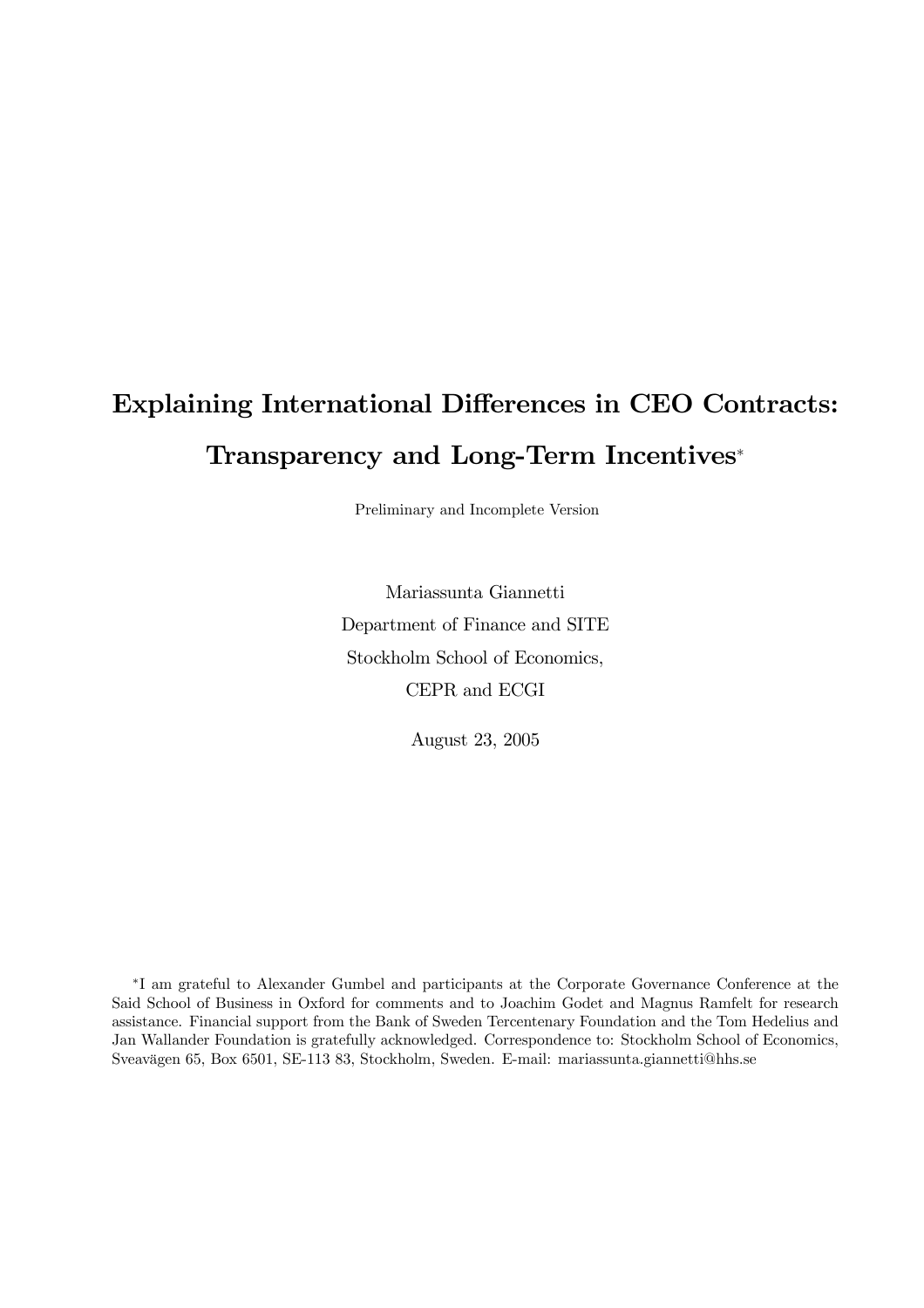### Abstract

This paper argues that large international differences in CEO contracts may depend on differences in the managerial labor market. I show that dramatic differences in managerial contracts may emerge when growth opportunities improve. In environments where the value of reputation is low, managerial compensation can be tied to short-term performance and increases only slightly (as long as there are small costs of managerial turnover). When the value of reputation is high, instead, long-term and short-term compensation must increase dramatically in order to give managers an incentive to pursue growth opportunities. These predictions are tested using hand-collected data. Preliminary results are supportive of the model's theoretical implications.

JEL Codes: G32; J33; L14

Keywords: Career concerns; contract horizon; transparency; growth opportunities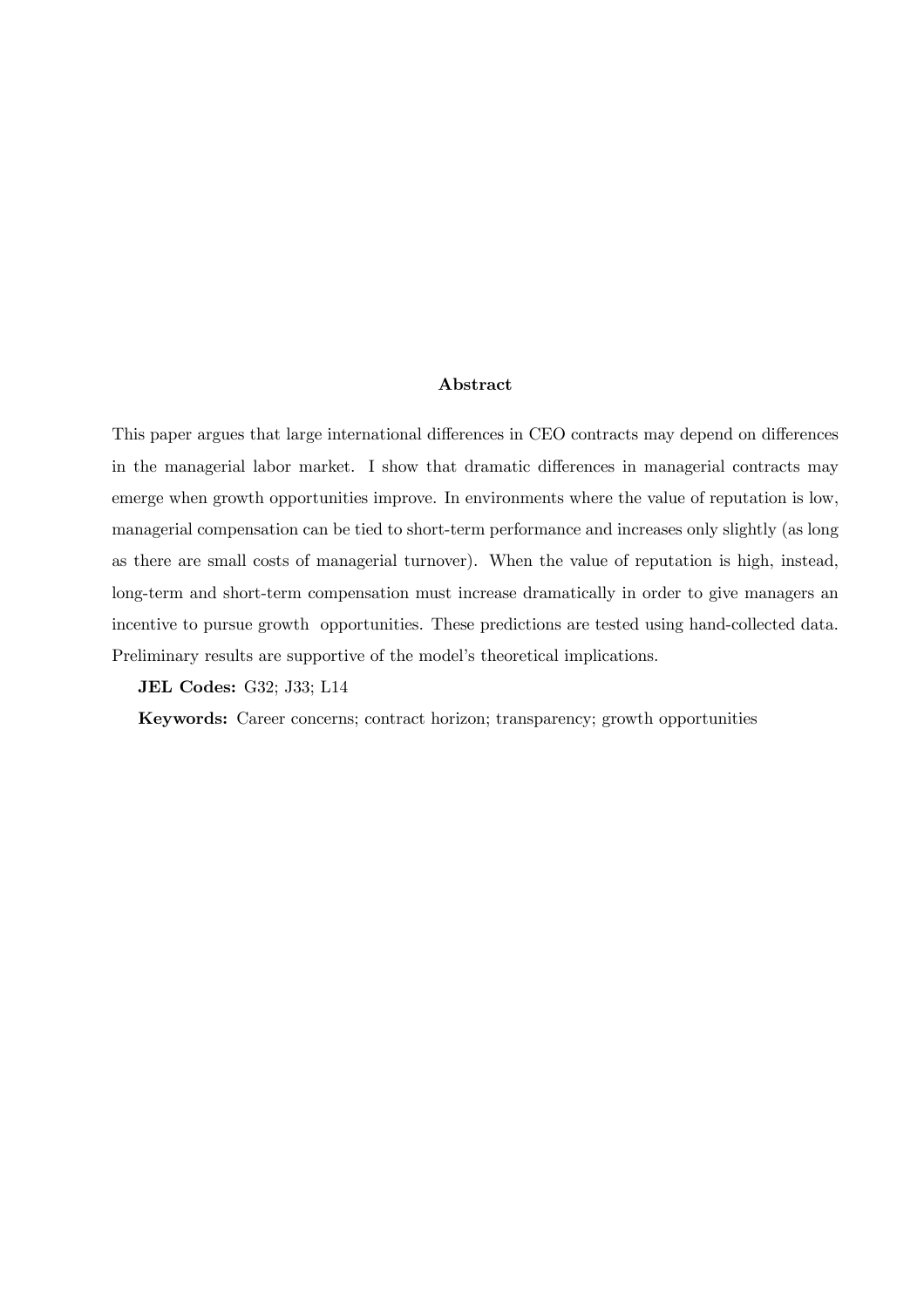## I Introduction

Chief executives officers' (CEOs) compensation is at the center of the academic and policy debate, which so far has focused and often criticized the high level of U.S. CEOs' remuneration. To a large extent, the high level of stock based compensation of U.S. CEOs has been considered as a way to extract rents from shareholders without provoking public outrage (Bebchuk and Fried, 2004). Several papers have underlined the undesirable consequences that compensation closely tied to the value of stock and option holdings can have on earning management (Bergstresser and Philippon, 2004).

Somehow less attention has been devoted to the theoretical analysis of the ex ante determinants of managerial contracts.1 Contract features vary enormously both across countries and across firms within the same country. Murphy (1999) shows that U.S. CEOs not only are paid more than CEOs elsewhere, but also that they are paid differently. A large part of their compensation is in the form of long-term incentives (i.e., non-vested stock options with vesting periods longer than three years, out-of-the-money stock options, restricted stocks, and other long-term incentive plans), which comprise only a small part of compensation in other countries. Even if stock options and other forms of long-term compensation are rapidly being adopted outside the U.S., Towers Perrin's 2002 report suggests that differences are persistent: CEO compensation in the U.S. is still four times larger than in Europe, and the value of long-term incentives U.S. CEOs receive is almost tenfold the long-term incentives of their European colleagues.2 Additionally, even within a country, managers are sometimes compensated with restricted stocks or options and others are not: A better understanding of these differences, and of the institutional and economic contexts in which they are optimal, can definitively add to our understanding of CEO compensation.

In this paper, I show that differences in the managerial labor market and expectations of growth opportunities can help explain why compensation is sometimes tied to long-term performance. Pursuing long-term growth opportunities may have a negative impact on reputation in the short-

<sup>&</sup>lt;sup>1</sup>A large part of the literature focuses on the ex post measurement of incentives and the valuation of stocks and restricted stocks. See Core, Guay and Larker (2002) and Murphy (1999) for excellent surveys.

<sup>&</sup>lt;sup>2</sup>Abowd and Bognanno (1995) notice the same patterns using surveys of other major human resource consulting firms, but are unable to suggest an explanation why only U.S. CEOs receive such large long-term compensation plans.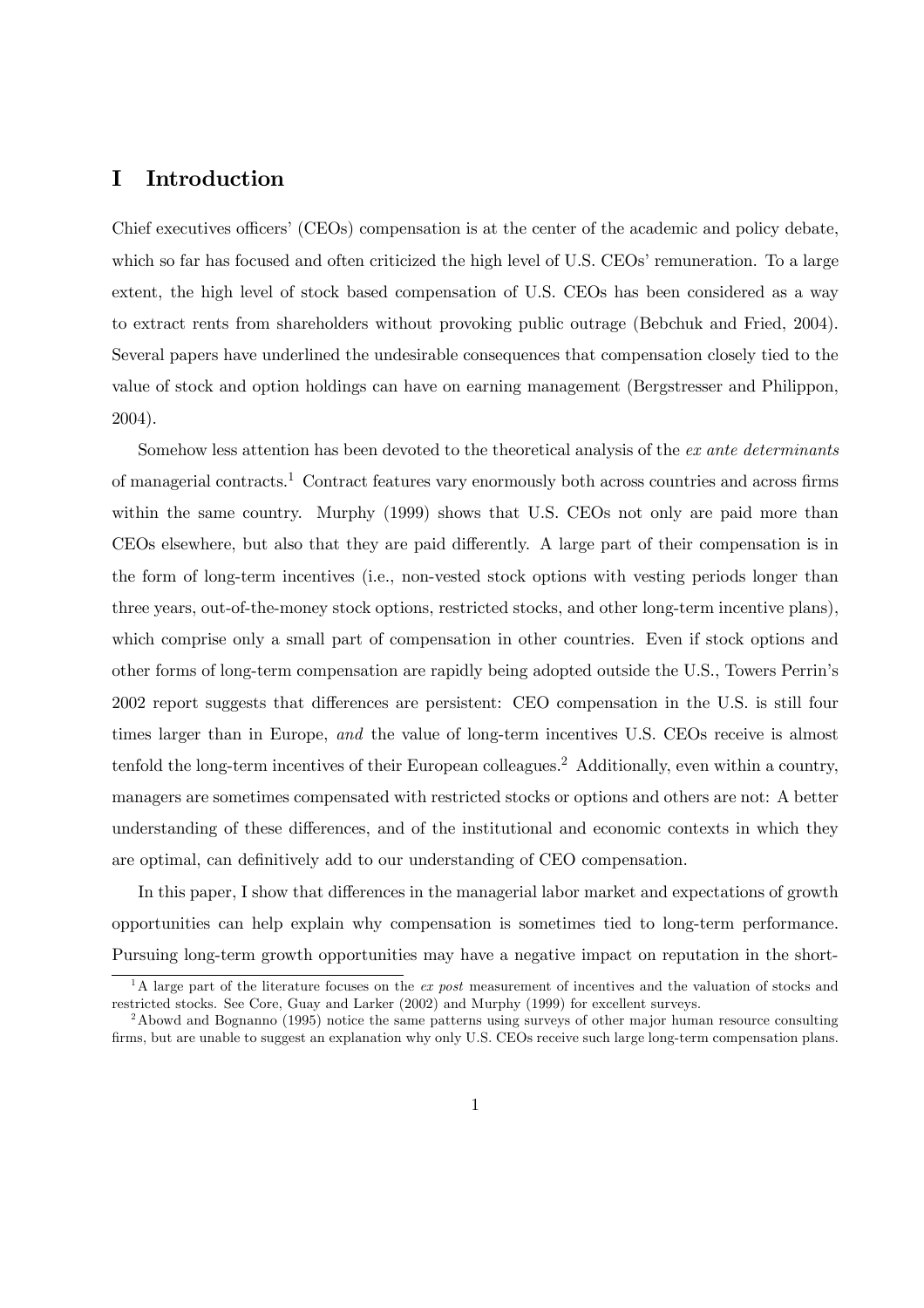term because the manager may be less likely to produce early signals of high ability. The cost of sacrificing short-term reputation may differ depending on the depth of the managerial labor market (which affects outside options) and on the probability that early signals of managerial ability are observed by outsiders. If the managerial labor market is thin or transparency is low (early signals of managerial ability are unlikely to be observed), the opportunity cost of pursuing long-run growth opportunities is low. Hence managers may have an incentive to undertake long-term projects even if their compensation is not strongly tied to long-term performance. Similarly, if long-term growth opportunities have small probability to arise, the expected cost for firm shareholders to forgive investment in the long-term project is low. We may thus observe that managerial compensation is tied only to short-term incentives.

Dramatic differences in managerial contracts may emerge as growth opportunities improve. In environments where the value of reputation is low, managerial compensation may continue to be tied to short-term performance and increases only slightly (as long as there are small costs from managerial turnover). When the value of reputation is high, instead, both long-term and shortterm compensation must increase dramatically to give managers an incentive to pursue growth opportunities.

To put it differently, it may be optimal for firm shareholders to forgo the ability to renegotiate in the intermediate period writing a contract that establish the compensation for the two following periods and makes it insensitive to reputation. In such a contract, the CEO compensation is made dependent on long-run performance, for instance through restricted stocks or options that vest over time. Hence, the model predicts that clauses that make CEO compensation dependent on longterm performance are used especially in countries and in sectors with larger growth opportunities and higher level of transparency. This is compatible with the empirical evidence on international CEO compensation indicating that recourse to long-term compensation is larger in countries, like the U.S., where stock prices exhibit more idiosyncratic volatility indicating that more firm-specific information is produced.

In the model, long-term compensation perform two roles: Deferred compensation gives an incentive to the CEO to undertake a project that has high return in the long-run making her com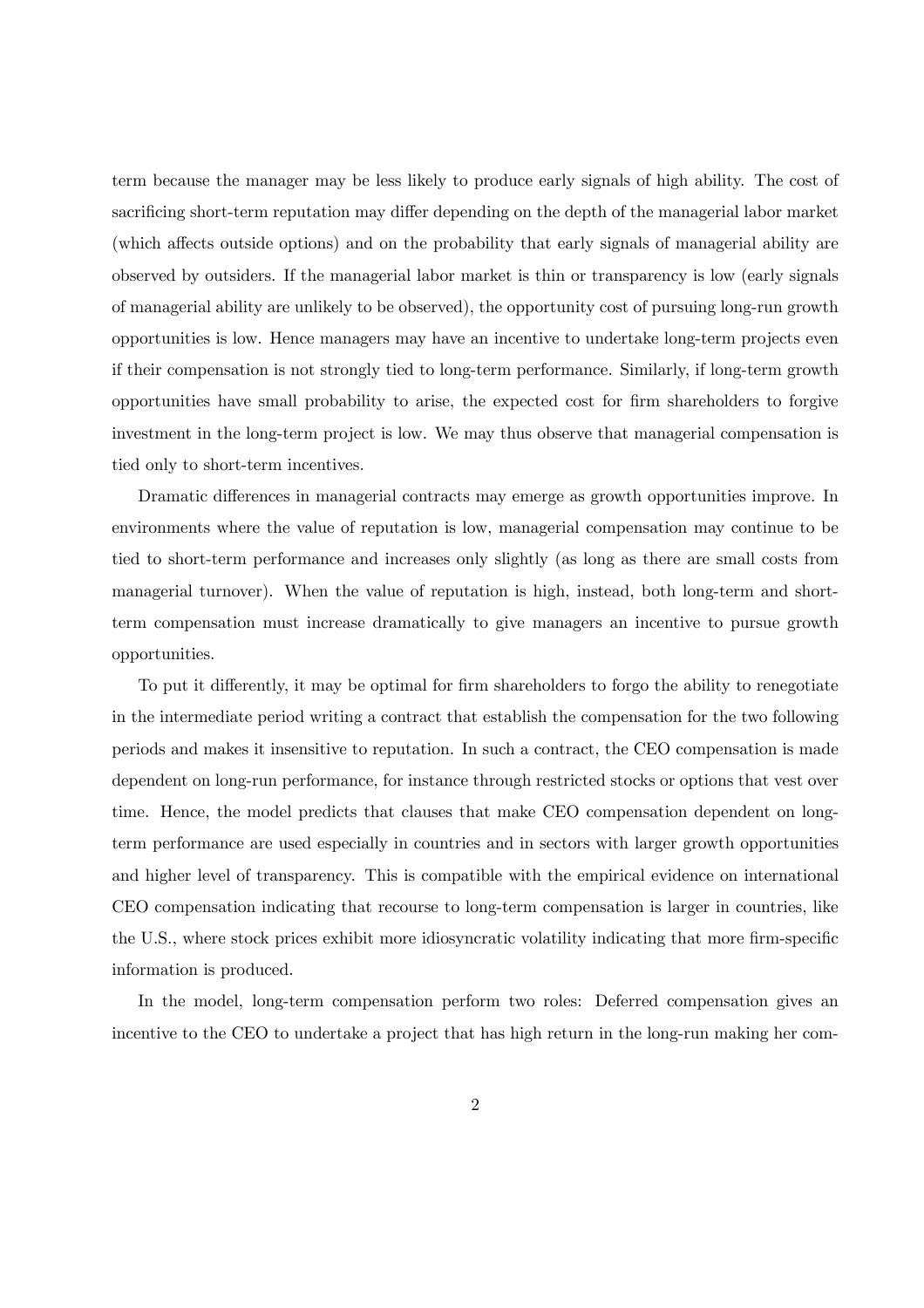pensation sensitive to long-run performance. Additionally, it is used for CEO retention: The larger the share of the output that is offered to the CEO in the second period the lower the probability that the CEO will quit because she receives a better outside offer. Long-term compensation, however, has a cost if the manager is impatient. The manager values current remuneration more than future remuneration. In this context, it may still be optimal to award the CEO non-restricted shares or stock options together with restricted shares. Long-term compensation involves an unnecessary cost if ex post no long-term project is available. Non-restricted stocks or options can reduce this cost by allowing the manager to sell some of its rights to future output in the intermediate period when no long-term project is available.

This paper is closely related to the career concern literature initiated by Holmström (1999). I study a career concern model similar to Narayanan (1985) and Stein (1988 and 1989). The manager may have an incentive to choose a short-term project, even if a long-term project with higher expected return is available because the short-term project produces early signals of managerial productivity, which in turn may be useful to enhance her own reputation in the managerial labor market. The horizon of the available projects is assumed to be non-observable to outsiders and, hence, non-contractible. Contrary to previous literature, I study the characteristics of the contracts that can give the manager an incentive to undertake the efficient project. This is similar to Gibbons and Murphy (1992), who analyze the structure of optimal contracts within a career concern model. The results I obtain, however, are very different because I allow for the choice of investment horizon. Most importantly, I study a long-term contract, while the existing literature has mostly focused on the inefficiency arising from short-term contracts when managers have career concerns. The problem I analyze is most closely related to Holmström and Ricart i Costa (1986), who analyze how long-term contracts can give an incentive to report information on the most efficient project when the manager has career concerns. Also in their model, committing to long-term compensation is necessary to give the manager an incentive to report information truthfully. I show that this applies also if the manager is free to choose the project horizon. Additionally, and most importantly, I analyze the choice between short-term and long-term contracts and how the characteristics of long-term contracts depend on firm growth opportunities and transparency.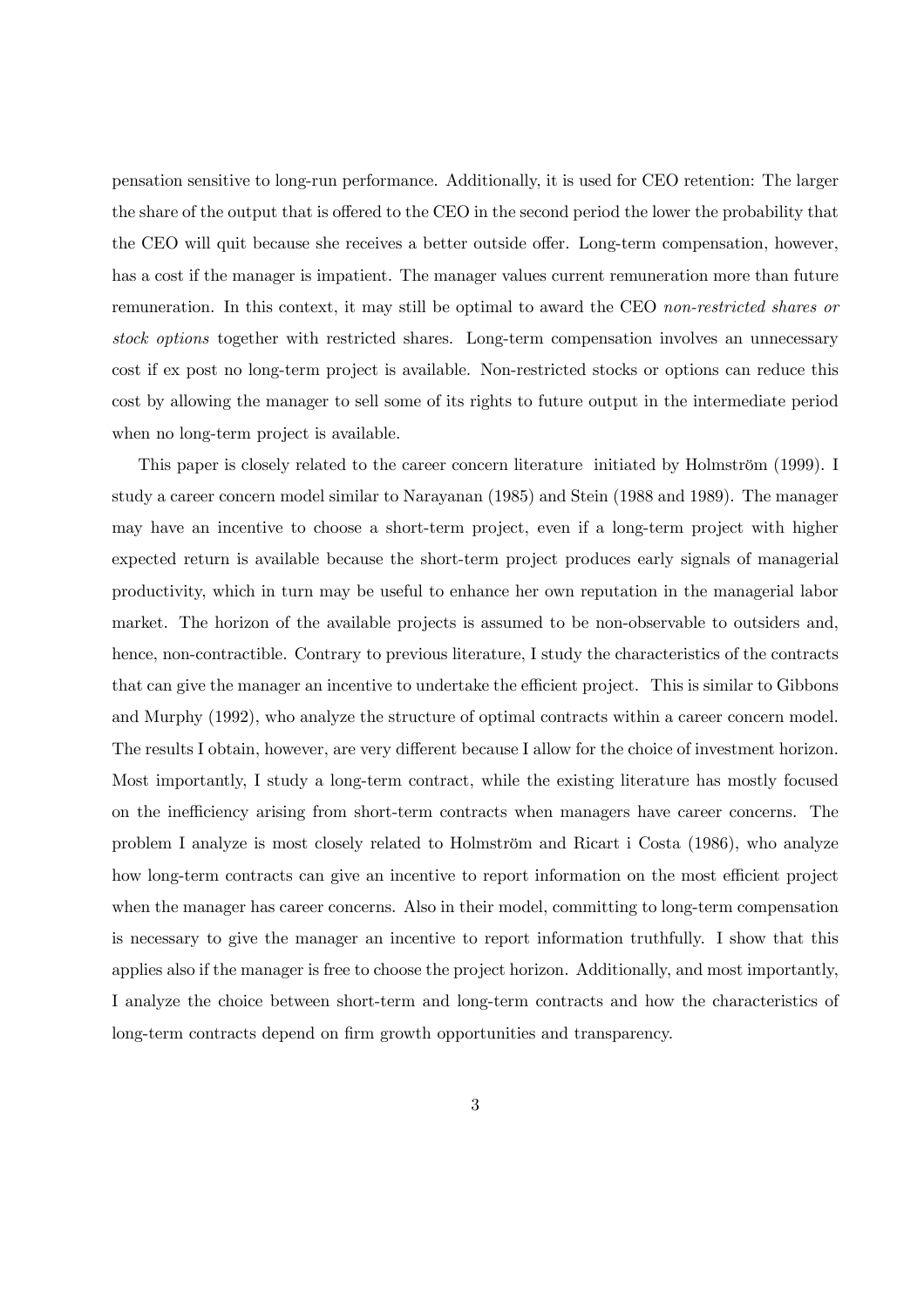This paper is also related to a large literature that following Holmström (1979) and Baker (1992) has concentrated on how to choose the performance measures to which to subordinate managerial compensation: Managerial compensation is expected to be more sensitive to performance when the available performance measures are less noisy. This result depends on the fact that the manager is assumed to be risk averse and therefore it is not optimal to transfer risk on the manager if this does not give strong incentives. In this model, instead, the manager is risk neutral: Hence, transparency should not matter for CEO compensation, if it is interpreted as a noise to the performance measure. I show that transparency matters because it affects how visible to outsiders the productivity of the manager is. Hence, it affects the manager's outside options and ultimately managerial compensation.

Other papers have analyzed the ex ante determinants of stock-based compensation, focusing on different aspects of managerial contracts. For instance, Milbourn (2003) has shown that stockbased pay sensitivities depend positively on CEO reputation. Oyer (2003) demonstrates that firms might choose to implement stock options plans, which appear to reward for luck, in order to retain employees when their outside option improves. I show that the managerial labor market may affect not only the participation constraint as Oyer argues, but also ex ante incentives. In this way, I can shed light on the timing of CEOs' compensation and the determinants of international differences in managerial contracts.

The remainder of this paper is organized as follows. Section II presents the model. Section III describes the optimal short-term contracts and the conditions under which they can give an incentive to undertake the long-term project. Section IV describes the long-term contracts. Section V presents some empirical evidence. Section VI concludes.

## II The model

I study optimal contracts in a model of career concerns in which the manager can choose the investment horizon. Growth opportunities are modelled as the probability that a long-term highly profitable project becomes available after the contract between the manager and the firm has been signed. Pursuing the long-term project has a negative impact on managerial reputation in the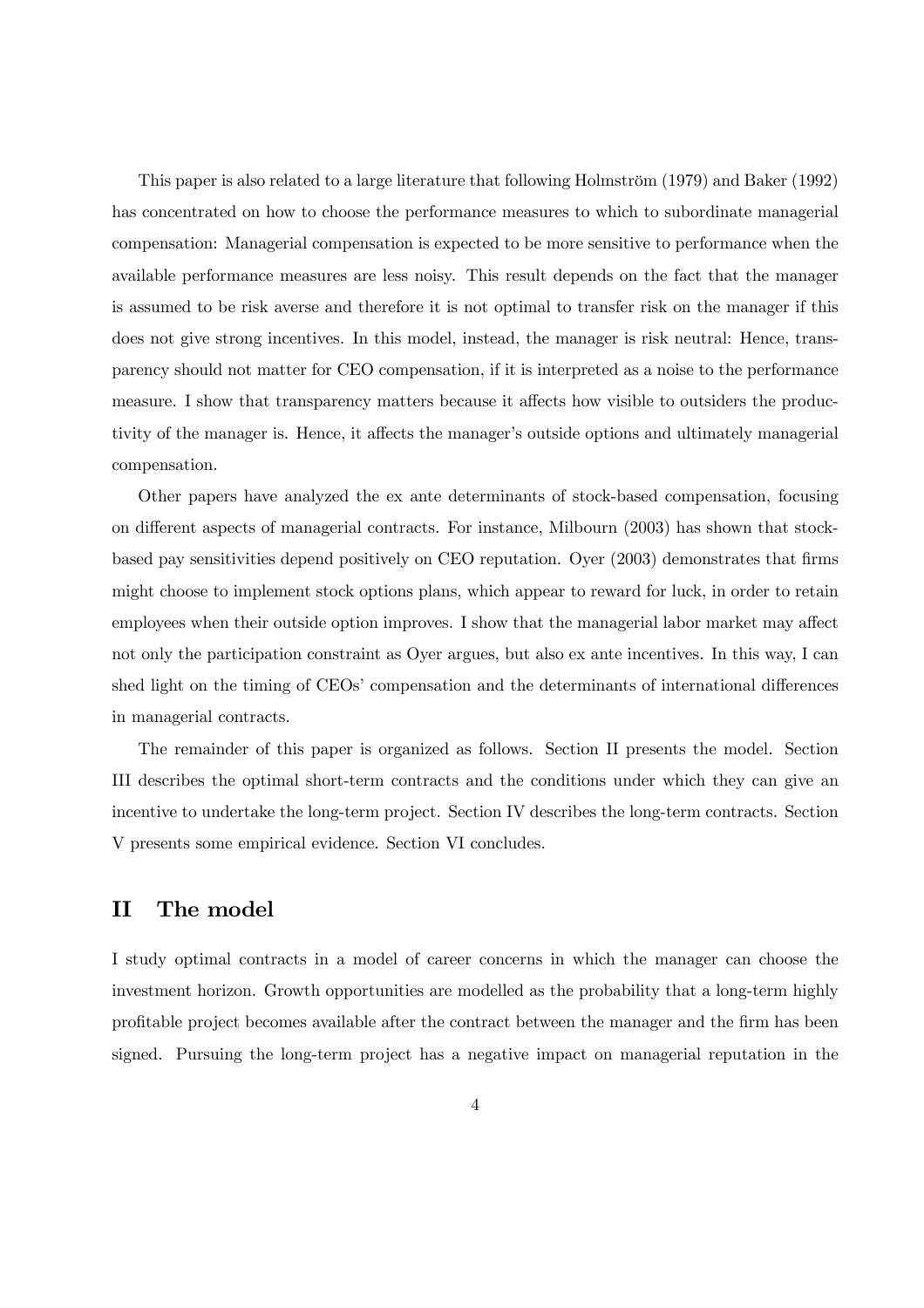short-term because the manager is likely to produce early signals of high ability if she is working for the long-term.

Differences in the intensity of career concerns are modelled as the probability that in the intermediate period some information about managerial productivity becomes public. This directly captures the availability of firm-specific information: In more transparent environments, early signals of ability are observed with higher likelihood because it is easier to observe the outcome of managerial actions. The empirical evidence showing that firm-specific information is incorporated in prices to a lesser extent in some markets (Morck, Yeung and Yu, 2000; Jin and Myers, 2005) supports large cross-country differences in the availability of firm-specific information.

Career concerns may also differ because the markets for professional managers is more active in some countries rather than in others. In this case, the value of reputation is different because it affects the manager's outside options only if an offer actually materializes. Alternatively, reputation may directly affect the probability of receiving an outside offer. While the model is directly applicable to study optimal contracts in situations in which the amount of firm-specific information differs, the model could be easily modified to capture differences in the depth of managerial labor market and would have similar implications for the optimality of managerial contracts.

## A Timing

The timing of the events is as follows:

#### First Period

- A contract is signed between a manager and firm shareholders.
- The manager observes whether a long-term project is available and chooses the investment horizon.
- The output is realized. With some probability agents observe an informative signal of the managerial ability and update their beliefs. The manager receives her first period compensation.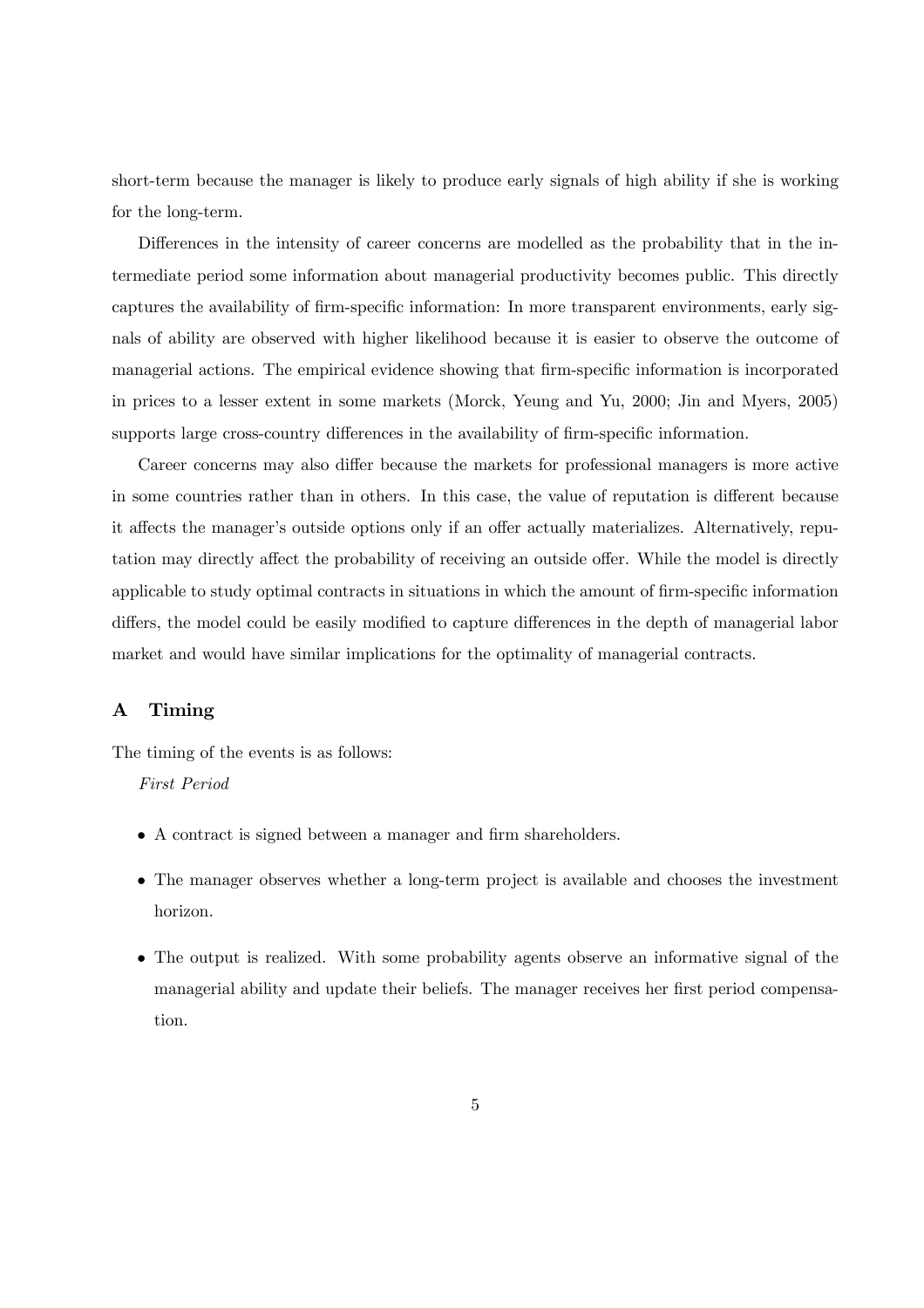• The manager has the possibility to sell non-restricted rights to the second period output if she owns any.

#### Second Period

- If the contract signed at  $t = 0$  is short-term, the manager is offered a new short-term contract. If the contract offered at  $t = 0$  is long-term, depending on her outside options, the manager may renegotiate the contract. The manager decides whether to switch firm.
- The output is realized and the manager receives her second period compensation.

#### B The managers

There is a fixed set of managers who differ in their ability, a. The managerial ability a has mean  $\overline{a}_0$ and can be either high  $(a_H)$  or low  $(a_L)$ . The ex ante probability of a manager having high ability is  $\nu$ . The probability distribution of the ability is common knowledge

Managers maximize their expected utility. They are risk neutral but discount future income at rate  $\delta$  < 1. A manager's expected utility at  $t = 0$  is:

$$
E_0(U_0) = E_0(w_1^c) + \delta E_0(w_2^c), \tag{1}
$$

where  $w_t^c$  is the compensation received in period t, under contract c. Contracts can be either long-term  $(l)$  or short-term  $(s)$ .

The assumption that agents are impatient is common in the literature on career concerns (see Holmström, 1999; Gibbons and Murphy, 1992; and Acemoglu, Kremer and Mian, 2004). It is particularly important in the context of this paper: The manager prefers to receive her wage as early as possible. However, as I show later, this would strengthen her incentives to choose an inefficient short-term project in order to improve the market expectations on her ability and increase her future wage. A long-term contract may give the manager incentives to pursue a long-term project by postponing her compensation. But it produces a deadweight loss because the manager derives larger utility from present than from future income.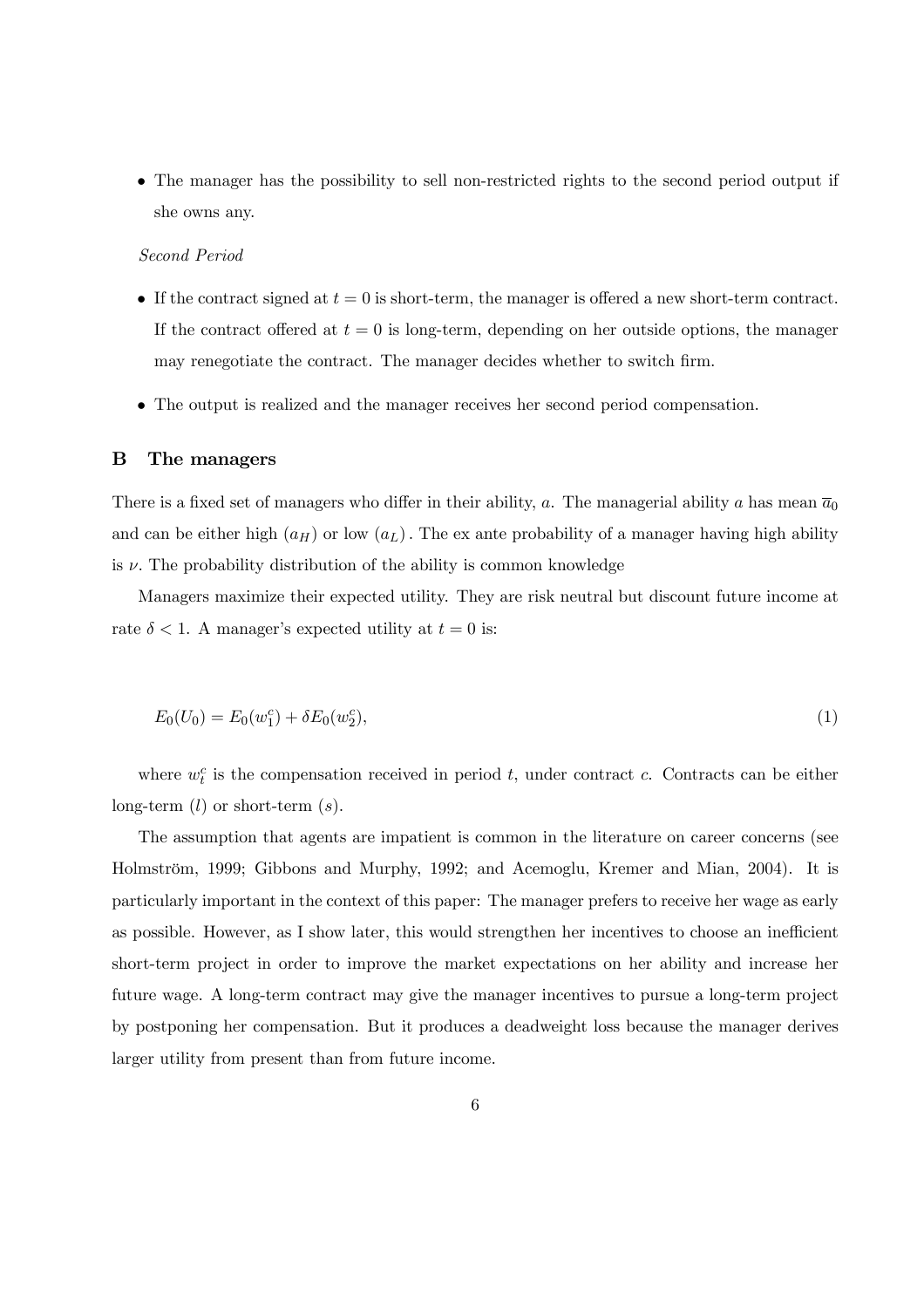## C Firms and investment opportunities

An infinite number of firms with ex ante identical investment opportunities compete for hiring a cohort of young managers. Young managers are ex ante identical and neither firms nor managers know their abilities. Ability influences positively the productivity of managers in the second period (in other words, the second period expected output increases in managerial ability).

The return on investment also depends on the horizon of the project  $(h)$ , chosen by the manager. The project may have long (l) or short (s) horizon:  $h \in \{l, s\}$ . Any project requires an investment of  $\frac{I}{2}$  at the beginning of each period. A long-term project is available with probability  $\phi$ , strictly less than 1. If a long-term project is available, it is expected to be more profitable than a short-term project in the long run. Only the manager can observe whether a long-term project is available. Hence the horizon of the project is neither observable nor contractible.

In the first period, the manager produces output  $x_1 = X$  with probability p whatever the investment horizon and the managerial ability are. A manager who has chosen horizon  $h$  produces high output,  $x_2 = X$ , at date 2 with probability  $p_2^h = a + h$ , if a reinvestment  $\frac{I}{2}$  is made at  $t = 1$ . The output is equal to zero otherwise. The realization of the output is not correlated across firms. I assume that  $l > s$  and that  $a_H + l \leq 1$ . Additionally, even a short-term project run by a low-ability manager is viable:  $(a_L + s) X - \frac{I}{2} > 0$ . Similarly, the expected output in the first period is sufficient to cover investment:  $pX - \frac{1}{2} \geq 0$ .

Although the long-term project is efficient, it has two drawbacks from the point of view of the manager. First, it can be realized only if the manager continues to work for the same firm in the second period, while the short-term project can be realized in any firm. Hence a manager who chooses a long-term project is subject to hold up by the current employer. Second, a manager with long horizon is less likely to generate an imperfect signal of high ability, observable by the market and the current employer, at the end of the first period.

#### D Ability signals and transparency

At the end of the first period, firm and outside investors may observe an imperfect signal of managerial ability. The signal is observed with probability  $\xi$ . The parameter  $\xi$  captures the level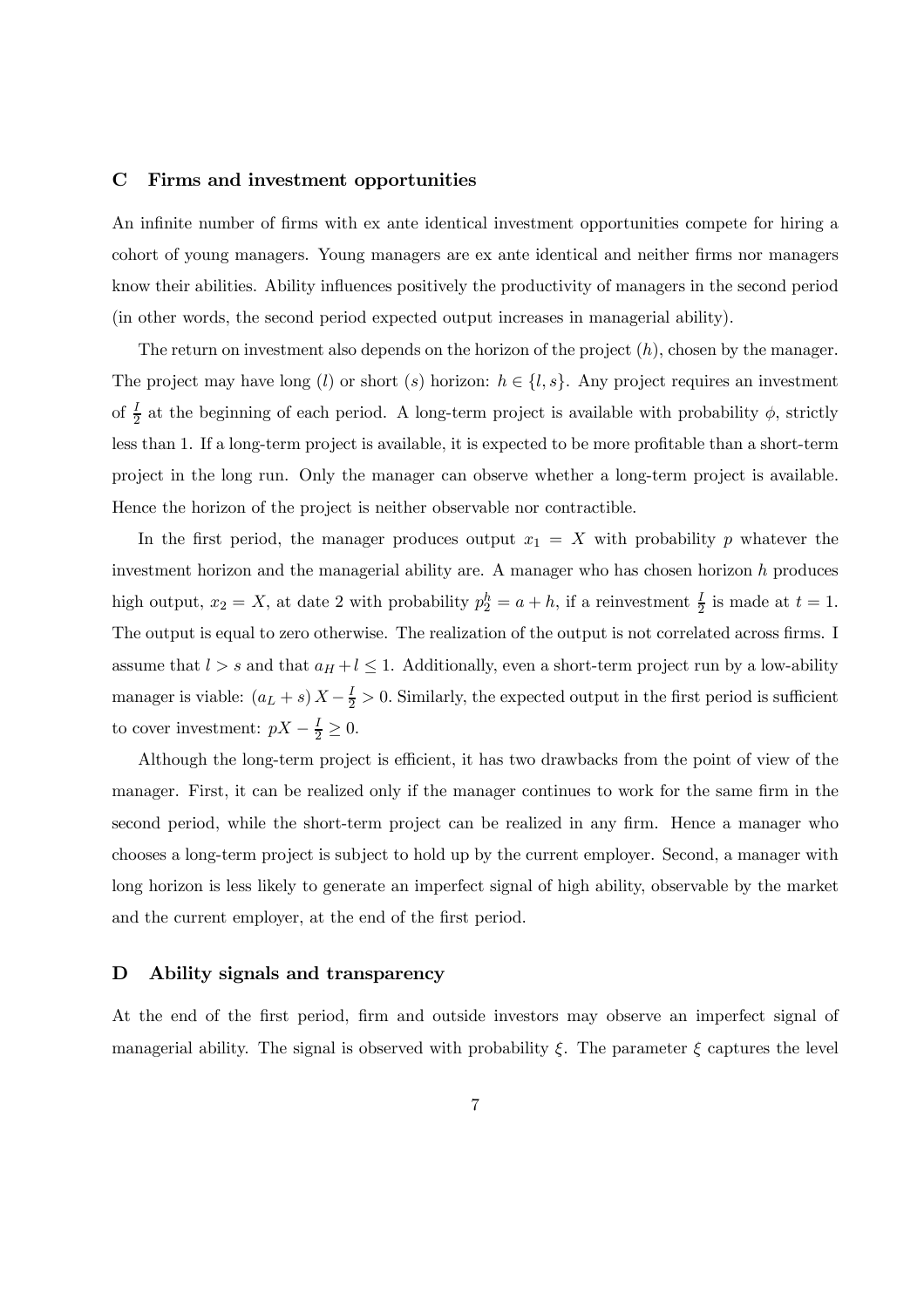of transparency.

The realization of the signal, y, may be good  $(G)$  or bad  $(B)$ . The probability distribution depends on the project horizon chosen by the manager and on the managerial ability. A signal of high ability,  $y = G$ , is observed with probability  $\lambda_a$  ( $\sigma_a$ ) if the manager has chosen a long-horizon (short-horizon) project and has ability a. A bad signal is observed otherwise:  $y = B$ .

The following inequalities hold:

$$
0 \leq \lambda_L < \frac{1}{2} < \sigma_L < \lambda_H < \sigma_H \leq 1,
$$

where  $\lambda_a - \alpha = \sigma_a$ , and  $\alpha > 0$ .

Firm and outside investors update their prior beliefs on the ability of the manager depending on the realization of the signal. Assume that firm and outside investors believe that the manager has undertaken a long-term investment with probability  $h_1$ . After observing a signal  $y = G$ , their posterior belief that the manager has high ability is:

$$
\Pr \text{ob}\left\{a = a_H|y = G\right\} = \frac{\left[\hat{h}_1\lambda_H + (1 - \hat{h}_1)\sigma_H\right]\nu}{\left[\hat{h}_1\lambda_H + (1 - \hat{h}_1)\sigma_H\right]\nu + \left[\hat{h}_1\lambda_L + (1 - \hat{h}_1)\sigma_L\right](1 - \nu)}
$$

Similarly, the probability of a high ability manager after a bad signal is:

 $\text{Prob}\left\{a = a_H|y = B\right\} =$ 

$$
= \frac{\left[\widehat{h}_1(1-\lambda_H) + (1-\widehat{h}_1)(1-\sigma_H)\right]\nu}{\left[\widehat{h}_1(1-\lambda_H) + (1-\widehat{h}_1)(1-\sigma_H)\right]\nu + \left[\widehat{h}_1(1-\lambda_L) + (1-\widehat{h}_1)(1-\sigma_L)\right](1-\nu)}
$$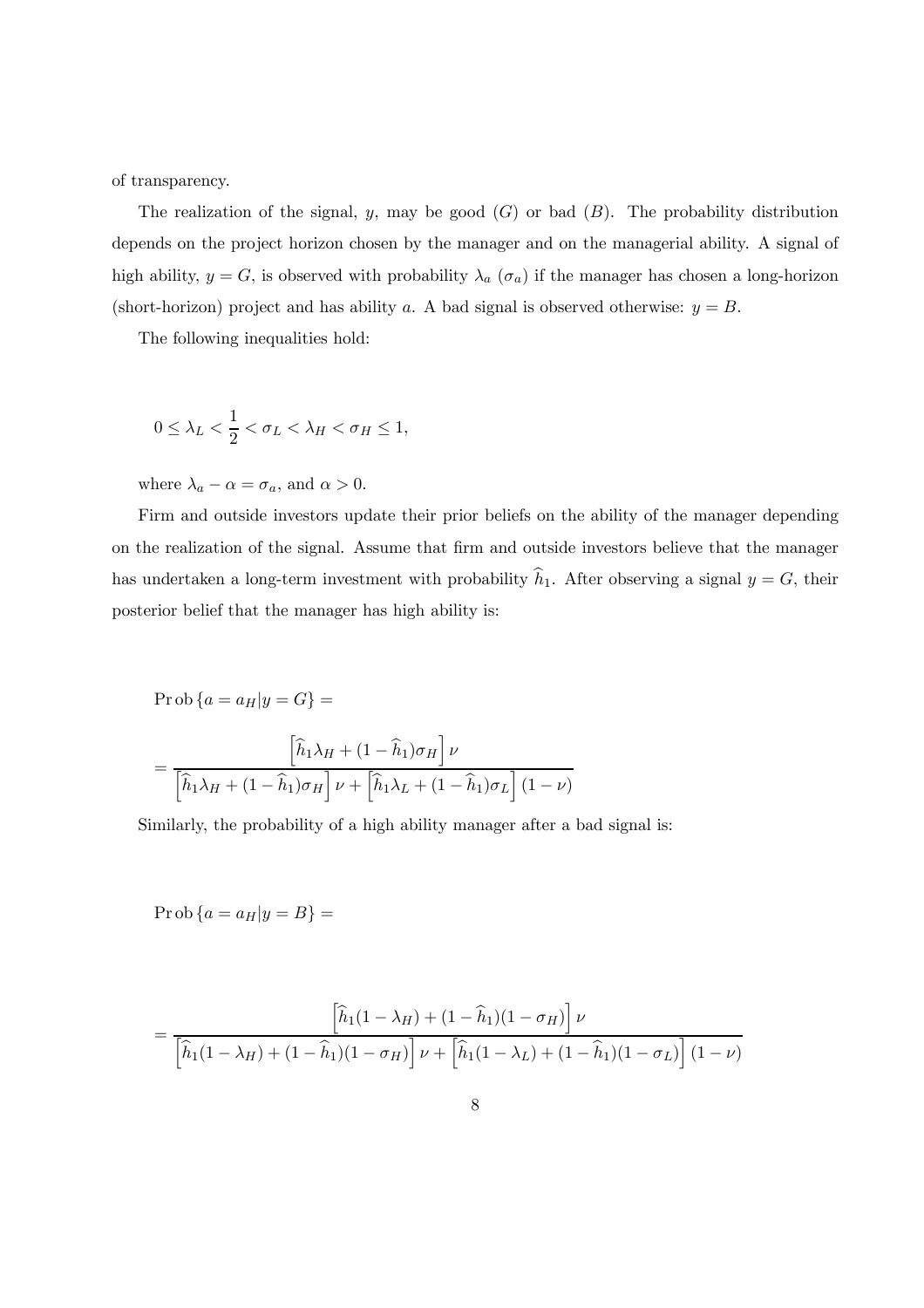It follows immediately from the assumptions that  $\text{Prob}\{a = a_H|y = G\} > \text{Prob}\{a = a_H|y = B\}.$ This implies that  $E_1\left(a|y=G,\widehat{h}_1\right) > E_1\left(a|y=B,\widehat{h}_1\right)$ . Additionally, the probability that the manager has high ability is increasing in the beliefs that the manager has chosen a long-term project at  $t = 0$ ,  $h_1$ , whatever the realization of the signal y is.

The manager has an incentive to undertake the short-term project because for any realization of y:  $E_0 \left[ E_1 \left( a | y, \hat{h}_1, h_2 = s \right) | h_1 = s \right] > E_0 \left[ E_1 \left( a | y, \hat{h}_1, h_2 = s \right) | h_1 = l \right]$ . In other words, by choosing a short-term project the manager can affect positively her reputation. Lemma 1 proves that the incentive to do so becomes stronger as  $\xi$  increases.

**Lemma 1** 
$$
E_0
$$
  $\left[E_1\left(a|y,\hat{h}_1,h_2=s\right)|h_1=s\right]-E_0\left[E_1\left(a|y,\hat{h}_1,h_2=s\right)|h_1=l\right]$  is increasing in  $\xi$ .

For any given beliefs on the manager's project choice, the manager can positively affect investors' expectations on her ability by choosing a short-term project. The effect of the project horizon choice on investors' expectations is similar to the one pointed out by Stein (1988) and Narayanan (1985) in models where managers are assumed to have short-term contracts without performance pay. The problem I analyze is similar to Acemoglu, Kremer and Mian (2003), who show that labor markets and carreer concerns can stimulate unproductive signaling effort. However, they draw conclusions for the organization of production and argue that in areas where these problems are more pronounced may be optimal to reduce transparency, by creating firms. Instead, I show how carreer concerns, which are positively related to  $\xi$ , affects the characteristics of the optimal contract and in particular its maturity in this context.

## E Contracts

The signal of managerial ability is assumed to be observable but not verifiable. Hence, since the horizon of the available projects and the project that the manager is actually pursuing are not observable, managerial remuneration can only be made contingent on output.

I assume that the firm can commit to a long-term contract, but the manager cannot. By offering the manager stocks or stock options at  $t = 0$ , for instance, the firm can credibly commit to make the compensation dependent on long-run performance as the manager would not agree to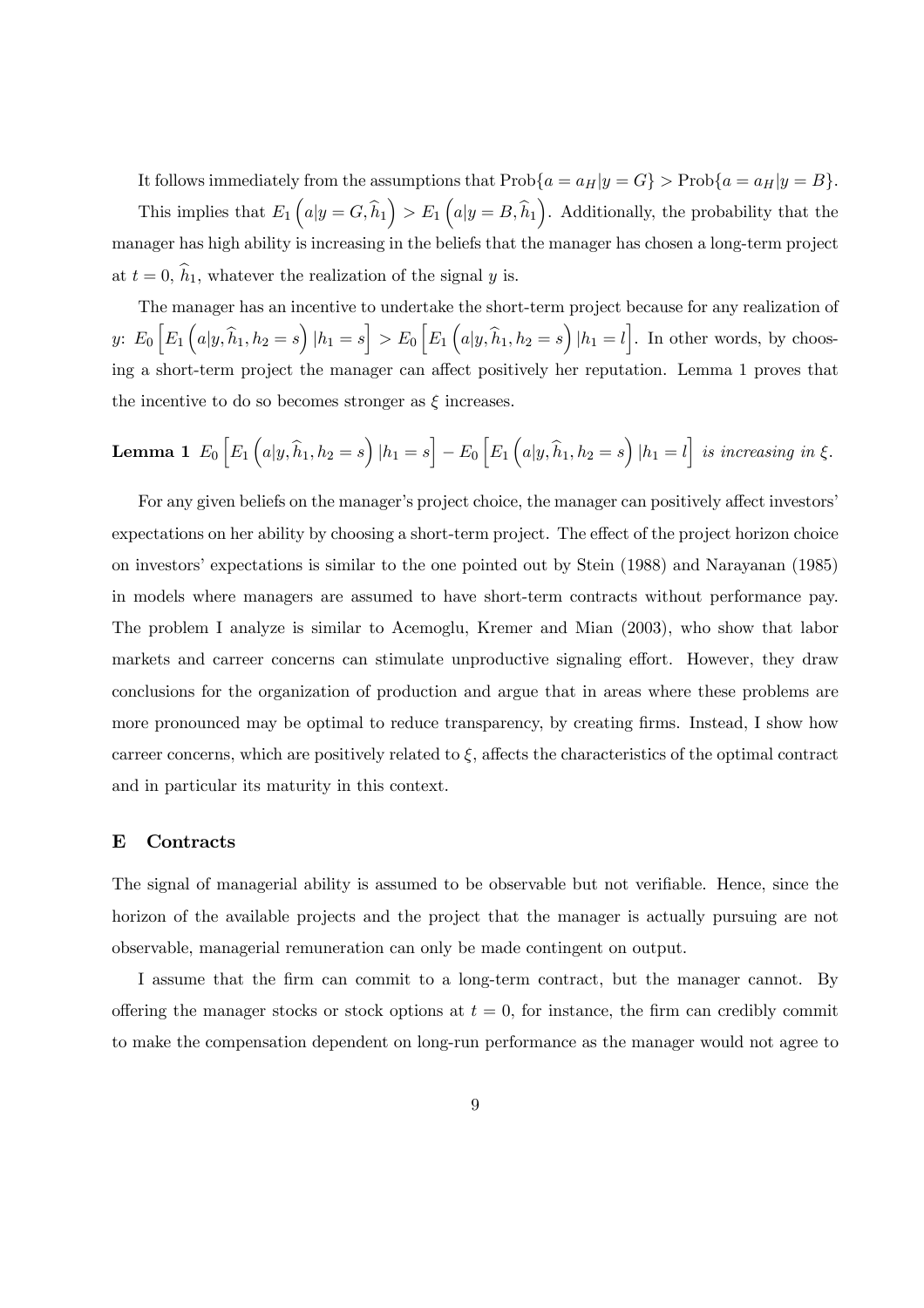renegotiate if this lowers her utility. Like in the existing literature on career concerns, however, the manager cannot committ not to withdraw her human capital if she gets a better outside offer. This is equivalent to say that human capital is inalienable.<sup>3</sup> This assumption is critical because it contribute to make the horizon of the project non-contractible.

At the end of the first period, when the first period output is realized and agents can update their beliefs, the manager can unilaterally renegotiate the contract if she receives a better outside offer. In this case, she does not necessarily leave the firm where she is employed, but can obtain a remuneration that matches her outside offer in expected value (if this is optimal for the current employer).

For simplicity I focus on compensation contracts that yield to the manager a fraction of the output if the project succeeds:  $w_t^c = \beta_t^c x_t$ , where c is the horizon of the contract, and t the date at which compensation actually accrues to the manager.

The horizon of the contract may be either long-term  $(l)$  or short-term  $(s)$ . A long-term contract between a manager and a firm is signed at  $t = 0$  and specifies compensation at  $t = 1$  and  $t = 2$ . short-term contract can be signed at  $t = 0$   $(t = 1)$ , and specifies compensation at the end of the first (second) period.

Finally, I assume that there is a given set of managers, but the number of firms is potentially unlimited. This implies that there is competition among firms to attract managerial talent. Therefore at  $t = 0$  the optimal contract maximizes the manager's lifetime expected utility, under the participation constraint of firm investors, who are assumed to be risk neutral and, differently from the manager, have a discount rate equal to zero.

## III Short-term optimal contracts

A short-term contract is signed at date  $t = 0$   $(t = 1)$ , and compensates the manager for the output realized at date  $t = 1$  ( $t = 2$ ). Under a short-term contract, the manager receives a bonus at the end of the period. Managerial compensation does not depend on future output or expectations of

<sup>&</sup>lt;sup>3</sup>This assumption requiring that the manager cannot committ to slavery is a realistic representation of the labor market, similar to Hart and Moore (1994). As I show later, in this context, renegotiation happens in equilibrium because differently from Hart and Moore there is uncertainty on the realization of the signal and the future cash flow.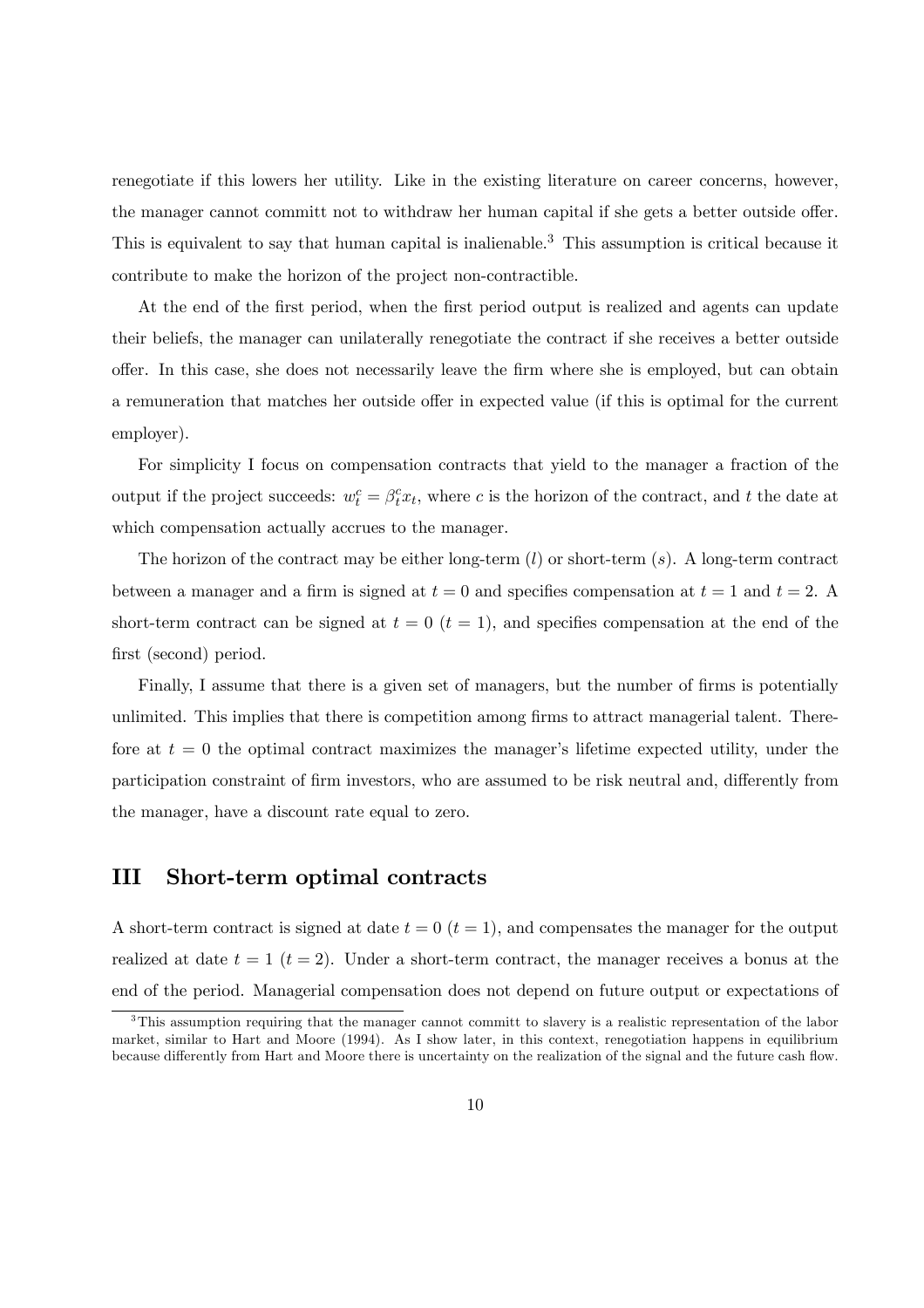future output. In other words, the manager is not awarded stocks in the company. Nonetheless, the manager internalizes that the choice of investment horizon affects her second period remuneration because it influences her reputation. Therefore, I solve the model backward. All proofs of formal results are in the Appendix.

In the second period, the manager chooses between working for a new firm and continuing to work for the first period employer. New employers can only offer the manager a short-term contract. The optimal contract offered by a new employer solves the following problem:

$$
\max_{\beta_2^{s'}} \beta_2^{s'} E_1(x_2 | y, \hat{h}_1, h_2 = s)
$$
\n(2)

subject to the the investors' participation constraint:

$$
(1 - \beta_2^{s}) E_1(x_2 | y, \hat{h}_1, h_2 = s) - \frac{I}{2} \ge 0.
$$
\n(3)

Note that the expected output depends on the horizon of the project  $(h_2)$ , which is always short if the manager switches firm, on the signal of managerial ability observed at the end of the first period (y), and on the beliefs on the probability that a manager switching firm has undertaken a long-term project in the first period,  $h_1 \in [0, 1]$ . The signal and the beliefs on the probability that the manager has undertaken a short-term project affect investors' expectations on the managerial ability and ultimately the compensation of the manager. The horizon of the project can differ in the first and the second period because the manager has the option to switch firm and interrupt a long-term project.

**Lemma 2** In the optimal contract, 
$$
\beta_2^{s'} = \frac{E_1(x_2|y,\hat{h}_1,h_2=s) - \frac{1}{2}}{E_1(x_2|y,\hat{h}_1,h_2=s)}
$$
.

I denote with  $\beta_2^s$  the contract that the firm in which the manager is employed in the first period (first-period firm) offers to the manager in the second period. In the second period, the manager continues to work for the first period firm only if this ensures at least the same expected payoff of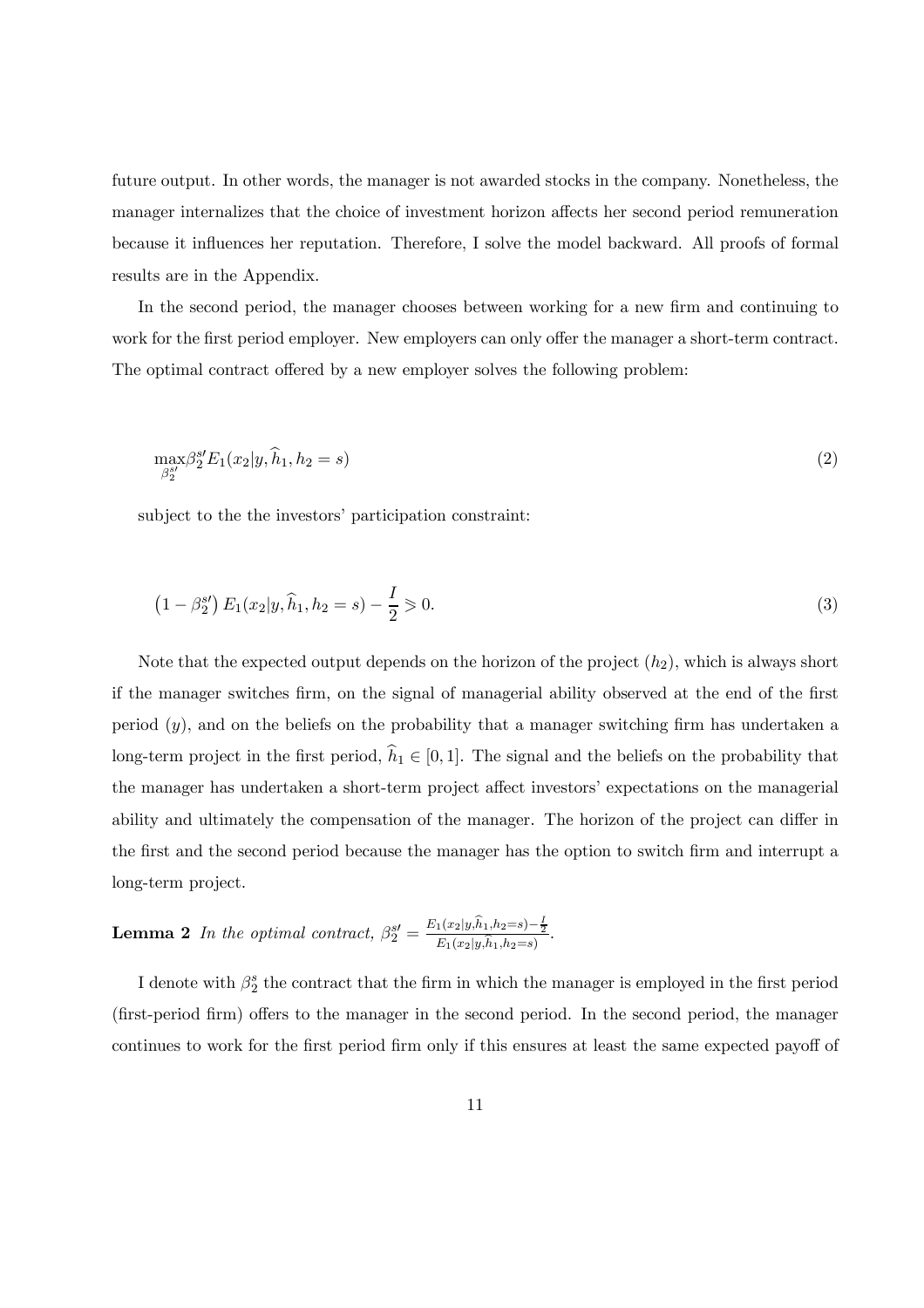working for an outside employer. The participation constraint of the manager at the begining of the second period can be written as follows:

$$
\beta_2^s E_1(x_2|y, h_1, h_2) \geq \beta_2^{s'} E_1(x_2|y, h_1, h_2 = s),\tag{4}
$$

The constraint (4) varies depending on the realization of the signal y and on the first period choice of investment horizon, which is private knowledge of the manager. First, consider the case in which  $h_1 = s$ . This implies that  $h_2 = s$  even if the manager continues to work for the first period employer. Hence, the first period employer is able to retain the manager only if it offers a contract that gives her the same utility of the outside firms. The surplus from investment will have to be completely transferred to the manager if she is to be retained in the firm.

If the manager has chosen the long-term project in the first period, the first period firm has bargaining power deriving from the fact that the manager cannot work on a long-term project with a new employer. In the second period, the first period employer can thus offer a contract that satisfies (4) with the equality. Since the first period employer cannot observe the investment horizon  $h_1$ , satisfying (4) for  $h_1 = h_2 = s$  implies that (4) is not binding for  $h_1 = l$ .

By retaining a manager working on a short term project, the firm obtains a payoff of zero because competition from new employers ensures that the manager appropriates all surplus from the short-term project. This makes the firm indefferent beween continuing to employ a manager with a short-term project, going out of production or hiring a new manager. Hence if the first period employer offered a contract that satisfies (4) for  $h_1 = h_2 = s$ , it would forgive some of the rents from the long-term project without enjoying any rents from the short-term project. This clearly cannot be optimal. Since the firm's payoff is not affected by losing the manager if she is working on a short-term project, in order to maximize the expected rent, the first period employer offers a contract that is equivalent to retain the manager only if she is working on a long-term project. A manager who has chosen a short-term project at  $t = 0$  voluntarily switches to a new employer. This result can be summarized in Lemma 3.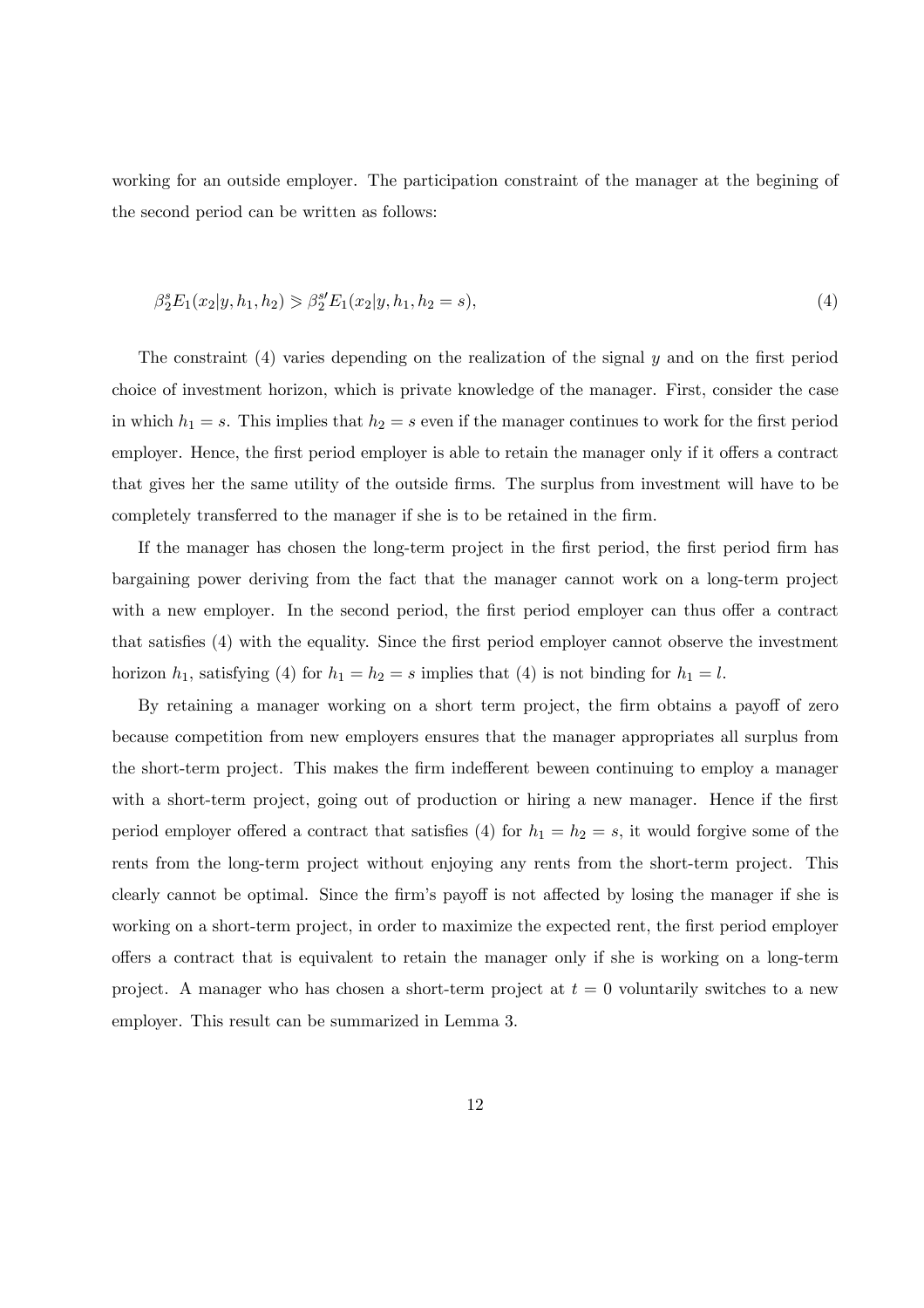Lemma 3 The first period firm offers a contract that makes the manager indifferent beween continuing to work for the first period firm and switching to a new employer if she has undertaken a long-term project. Hence, (4) is binding for  $h_1 = l$ . Managers working on a short-term project switch employer (in other words, in the optimal contract,  $(4)$  is not satisfied for  $h_1 = s$ ).

In equilibrium, the manager is never compensated for having undertaken a long-term project. A manager who has undertaken a short-term project changes firm and new emplyers correctly anticipate this  $(h_1 = 0)$ , while managers who continue to work for the first period employer are indifferent between doing so or switching to a new firm.

At  $t = 0$  the manager anticipates that in the second period she will not be able to enjoy the higher payoff generated by a long-term project. From the assumptions in Subsection II.D, it follows that she has an incentive to undertake a short-term project in order to influence positively the expectations on her ability.

Hence no manager has ever an incentive to undertake a long-term project. This first result can be synthesized in Proposition 1.

**Proposition 1** No manager has an incentive to undertake a long-term project if she is offered a sequence of two short-term contracts.

Surprisingly, a manager may have an incentive to choose a long-term project if she is expected to do so with probability zero, for instance because no long-run growth opportunities are expected to be available. In this case the manager would be offered the same contract in the second period by the current employer and the market. She would be able to choose to remain with the current employer to benefit from the long-term investment. It is important to stress however that such an equilibrium may be sustainable only if investors have wrong and overly pessimistic expectations on the available project opportunities. In this case, the first period employer does not extract the surplus produced by a long-term project because it believes that no long-term project is available.

Such an equilibrium may be available under more general conditions if firing a manager involves a cost, c.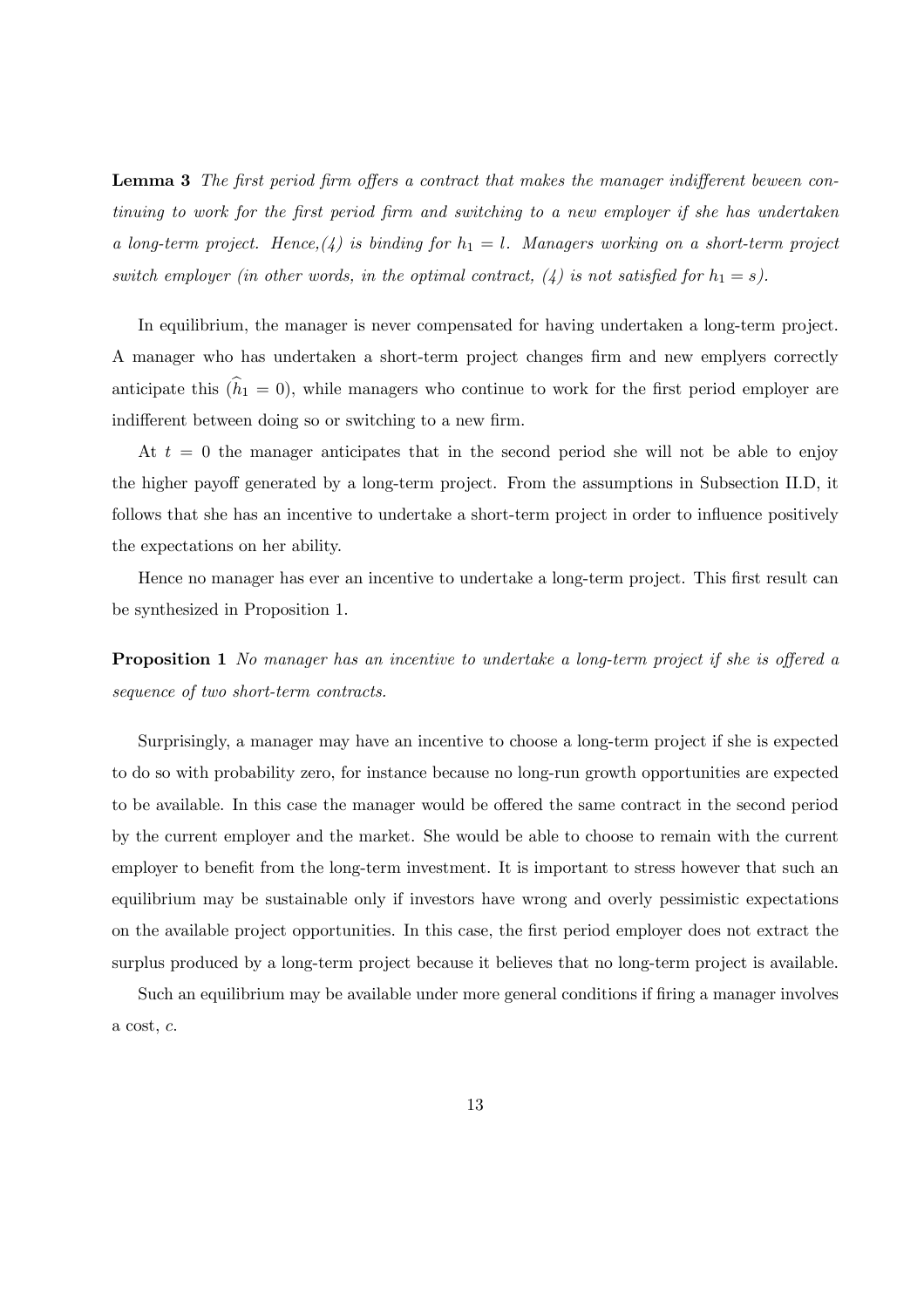The strategy described in Lemma 3 would imply the following payoff for the firm:  $-(1 - \phi)c +$  $\phi\left[E_{1}\left(x_{2}|y,\widehat{h}_{1},h_{2}=l\right)-E_{1}\left(x_{2}|y,\widehat{h}_{1},h_{2}=s\right)\right],$ 

if the manager undertakes a long-term project when available.

The firm may have an incentive to offer a contract that leaves the manager a rent if she has undertaken a long-term project and leaves her indifferent whether to undertake a short term project at the current employer or at a new firm. In this case, the first period employer payoff is:

$$
\phi(1-\beta_2^s)\left[E\left(x_2|y,\hat{h}_1,h_2=l\right)-E\left(x_2|y,\hat{h}_1,h_2=s\right)\right].
$$

This is an equilibrium if

$$
\phi\beta_2^s \left[ E\left(x_2|y,\hat{h}_1,h_2=l\right) - E\left(x_2|y,\hat{h}_1,h_2=s\right) \right] \leq (1-\phi)c \tag{5}
$$

From (5), it is clear that in the intermediate period the firm is more likely to have an incentive to leave the manager rent from the long-term project if:

- 1. If the probability that a long-term project is available  $(\phi)$  is small;
- 2. If the cost of managerial turnover  $(c)$  is large,
- 3. The smaller is the difference between the expected payoff of a short-term and a long-term project.

The manager actually undertakes the long-term project when available if the expected rent it can enjoy in the second period compensates her for the lower reputation she expects to accumulate. A sufficient condition for this to happen is that:

$$
\frac{E_0\left[E_1(x_2|y,\hat{h}_1,h_2=s)|h_1=l\right]-\frac{I}{2}}{E_0\left[E_1(x_2|y,\hat{h}_1,h_2=s)|h_1=l\right]} \left(\overline{a}_0+l\right) >\n\tag{6}
$$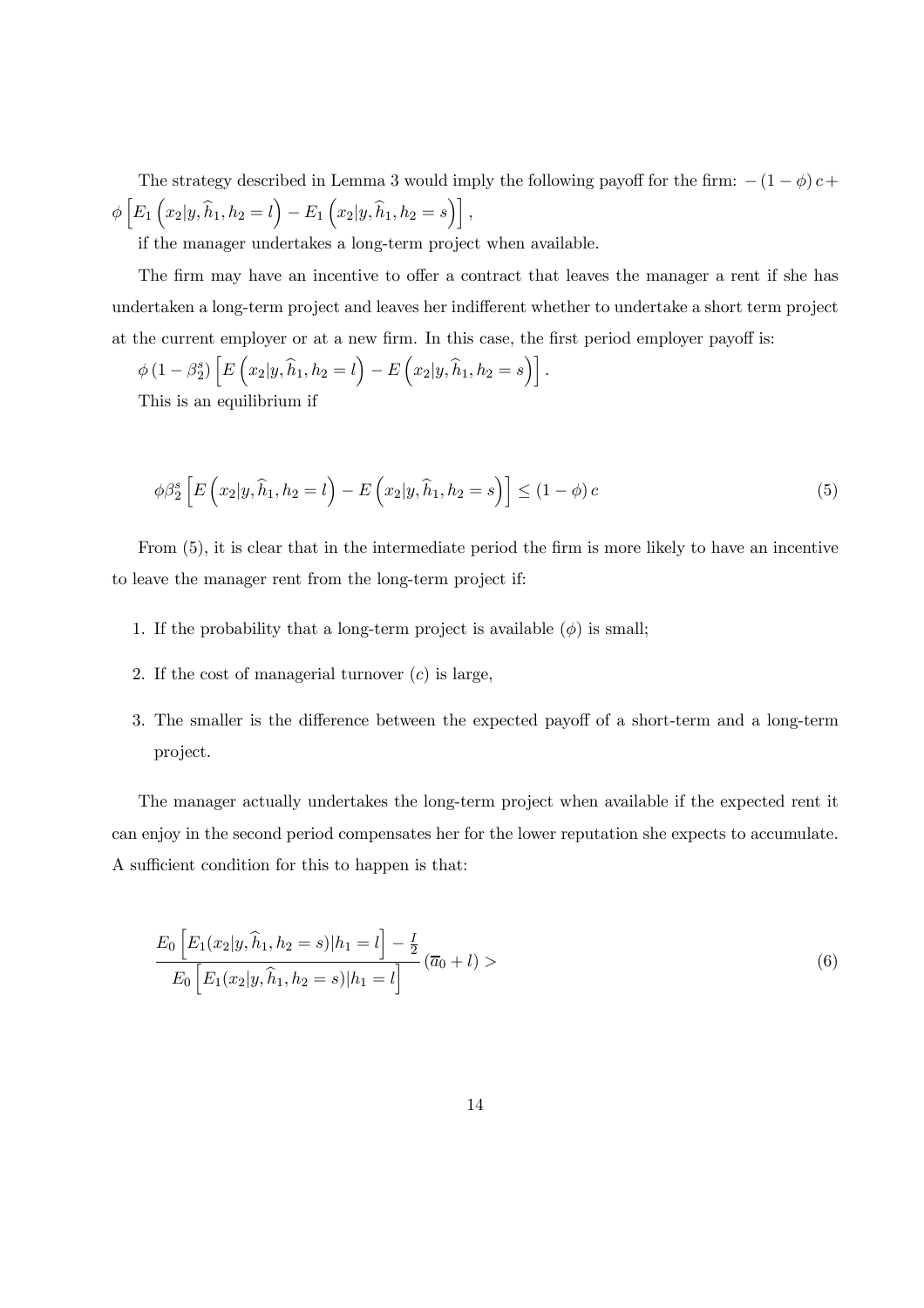$$
> \frac{E_0 \left[ E_1 \left( x_2 | y, \hat{h}_1, h_2 = s \right) | h_1 = s \right] - \frac{I}{2}}{E_0 \left[ E_1 \left( x_2 | y, \hat{h}_1, h_2 = s \right) | h_1 = s \right]} (\overline{a}_0 + s)
$$

The beliefs of potential employers are denoted like before by  $h_1$ . Proposition 2 gives conditions under which a long-term project is actually chosen in equilibrium.

Proposition 2 If changing manager after the first period involves a cost, c, for the firm, in equilibrium the manager may choose a long-term project even if she is offered a short-term contract at  $t = 0$ . This equilibrium is more likely to be achieved if growth opportunities  $\phi$  are low, if l is significantly larger than s, if  $a_H - a_L$  is small and if  $\nu \lambda_H + (1 - \nu) \lambda_L$  is not too different from  $\nu\sigma_H + (1-\nu)\sigma_L$ .

If there are some costs of turnover for the company, the manager may find it optimal to choose the efficient long-term project even if she is offered a short-term contract at  $t = 0$ . This happens if the firm does not have an incentive to offer a second period short-term contract that does not completely expropriate the manager of the long-term project surplus. This is the case, in turn, if the firm expects that a long-term project is available with low probability. In this case, the firm expects that the manager will quit with high probability and it is better off matching the offer of other potential employers by offering the same share of the output, in order to avoid the expected cost of managerial turnover.

Whether long-term projects are implemented when firms offer short-term contracts may depend on the business cycles, which affect the probability that long-term growth opportunities are available  $(\phi)$ . Short-term contracts may not be sufficient to give managers incentives to choose the most profitable projects if growth opportunities are expected to be high. Additionally, the incentives of the manager to undertake the long-term project matter. Provided that growth opportunities (cost of turnover) are sufficiently low (high) that the first period employer has an incentive to offer the same contract of an external firm, inequality (6) is satisfied only if the expected payoff of a long-term project is expected to be sufficiently larger than the payoff of a short-term project to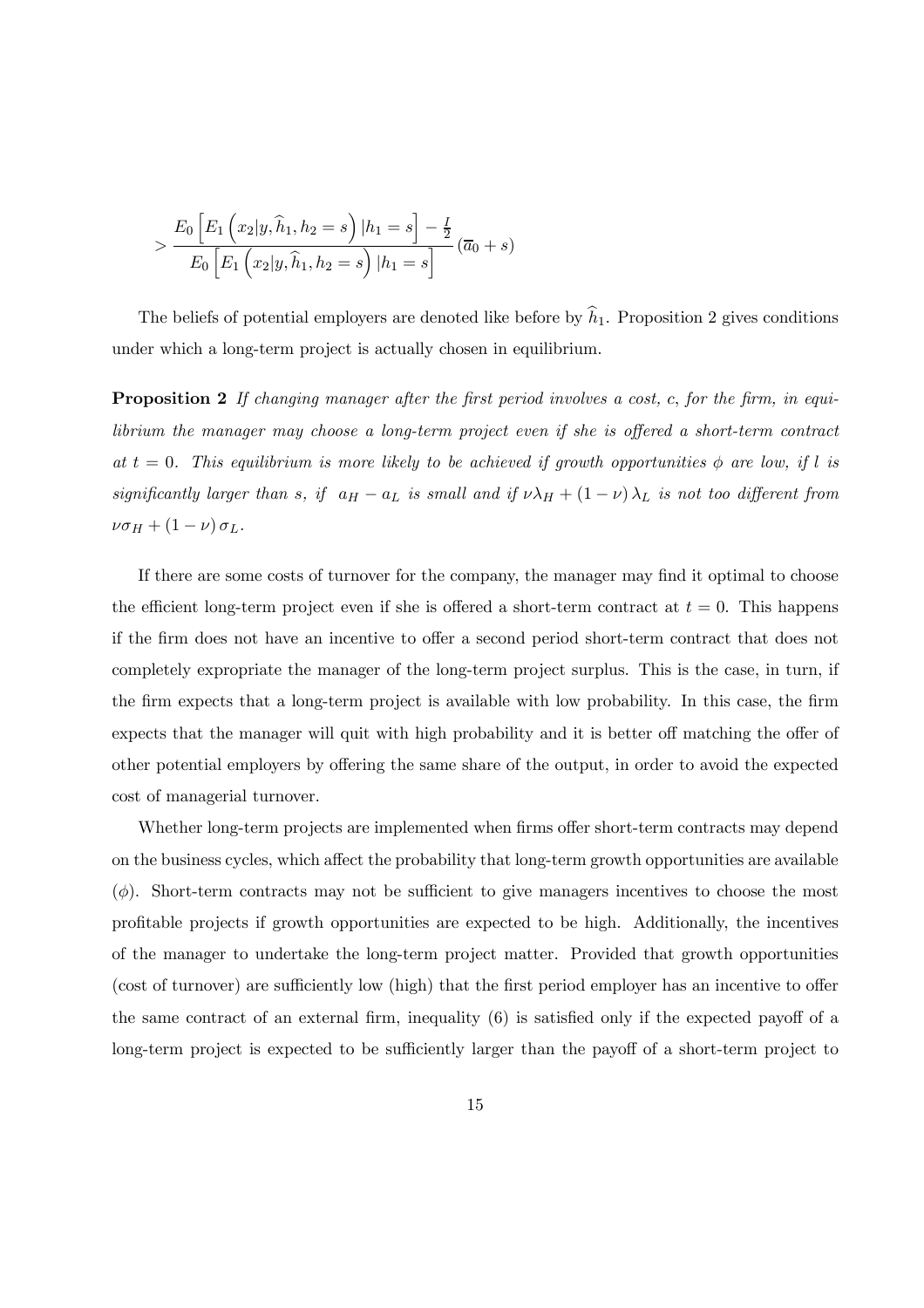compensate for the lower reputation that a manager undertaking a short-term project expects to earn. Additionally, the cost in terms of reputation is expected to be larger if ability has a large effect on the expected outcome.

Differences in transparency also affect the equilibrium as is described in Corollary 1.

Corollary 1 As transparency increases, the manager is less likely to choose the long-term project if  $\nu \lambda_H + (1-\nu) \lambda_L << \nu \sigma_H + (1-\nu) \sigma_L$ 

Hence, contracts that subordinate managerial compensation on long-term performance may thus be necessary to maximize the return on investment if transparency improves.

Finally, Corollary 2 shows that firms cannot increase turnove costs using severance payments.

Corollary 2 The equilibrium described above cannot be reached with a severance payment.

## IV Long-term optimal contracts

The previous Section shows that short-term contracts may not provide sufficiently strong incentives to undertake a long-term project. This is more likely if growth opportunities are perceived to be high or if the ability of the manager is observed with high probability. This Section studies under what conditions a long-term contract can give the manager incentives to undertake the long-term project. Since I want to focus on a situation where the long-term project cannot be implemented with a short-term contract, I assume that the cost of replacing a manager in the intermediate period is equal to zero.

As Fudenberg Holmström, and Milgrom (1989) point out, in this context, long-term contracts may be valuable because they provide the principal (i.e., firm shareholders in my model) the commitment to offer a given share of second period profits, which would not be offered in the intermediate period otherwise.

At  $t = 0$ , the firm solves the following problem:

max  $\beta_1^l,\beta_2^l$  $E_0(w_1^c) + \delta E_0(w_2^c)$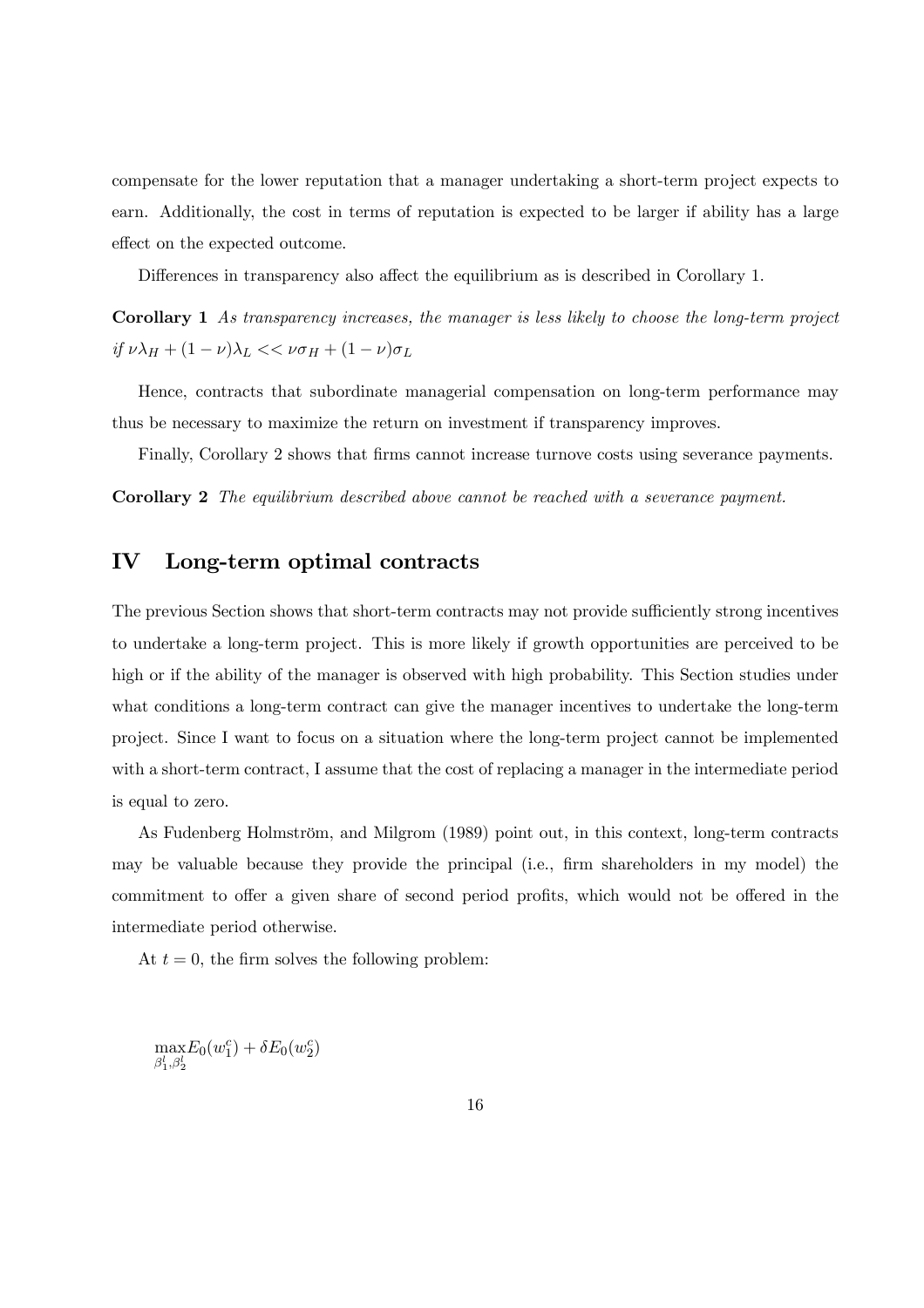subject to

$$
\beta_1^l pX + \delta \left( \beta_2^l E_0(x_2 | y, h_1 = l, h_2 = l) + E_0 (R|h_1 = l) \right) \geq (7)
$$

$$
\geq \beta_1^l pX + \delta(\beta_2^l E_0(x_2|y, h_1 = s, h_2 = s) + E_0(R|h_1 = s));
$$

$$
(1 - \beta_1^l)pX + \left(1 - \beta_2^l\right)(\phi E_0(x_2|h_1 = l) + (1 - \phi)E_0(x_2|h_1 = s)) - E_0(R) - I \ge 0.
$$
 (8)

The incentive-compatibility constraint (7) requires that at  $t = 0$  the manager has an incentive to undertake the long-term project if available. Even though the firm offers a long-term contract at  $t = 0$ , the manager may choose to renegotiate the contract unilaterally if an outside offer guarantees a higher expected payoff than complying to the current contract. Hence (7) must take into account that with some probability the manager renegotiates the long-term contract in the intermediate period:  $R$  denotes the manager's renegotiation gain. The constraint  $(8)$  is the firm's participation constraint. The outside offer of a new employer in the second period continues to be described by Lemma 2.

## **Lemma 4** The manager renegotiates if  $\beta_2^l E_1(x_2|Y, h_1, h_2) < \beta_2^{s'} E_1(x_2|Y, h_1, h_2 = s)$ .

The manager is more likely to renegotiate if no long-term project is available or if the signal of ability is positive as in this case she receives a better outside offer  $\beta_2^{s'} = \frac{E_1(x_2|y,\hat{h}_1,h_2=s) - \frac{1}{2}}{E_1(x_2|y,\hat{h}_1,h_2=s)}$ . If the manager renegotiates the current employer gives an offer that leaves a manager who has undertaken a long-term project indifferent between quitting and continuing to pursue the long-term project. In equilibrium, managers who have undertaken a short term project quit. Hence, all new potential employers expect that no manager has undertaken a long-term project:  $h_1 = 0$ .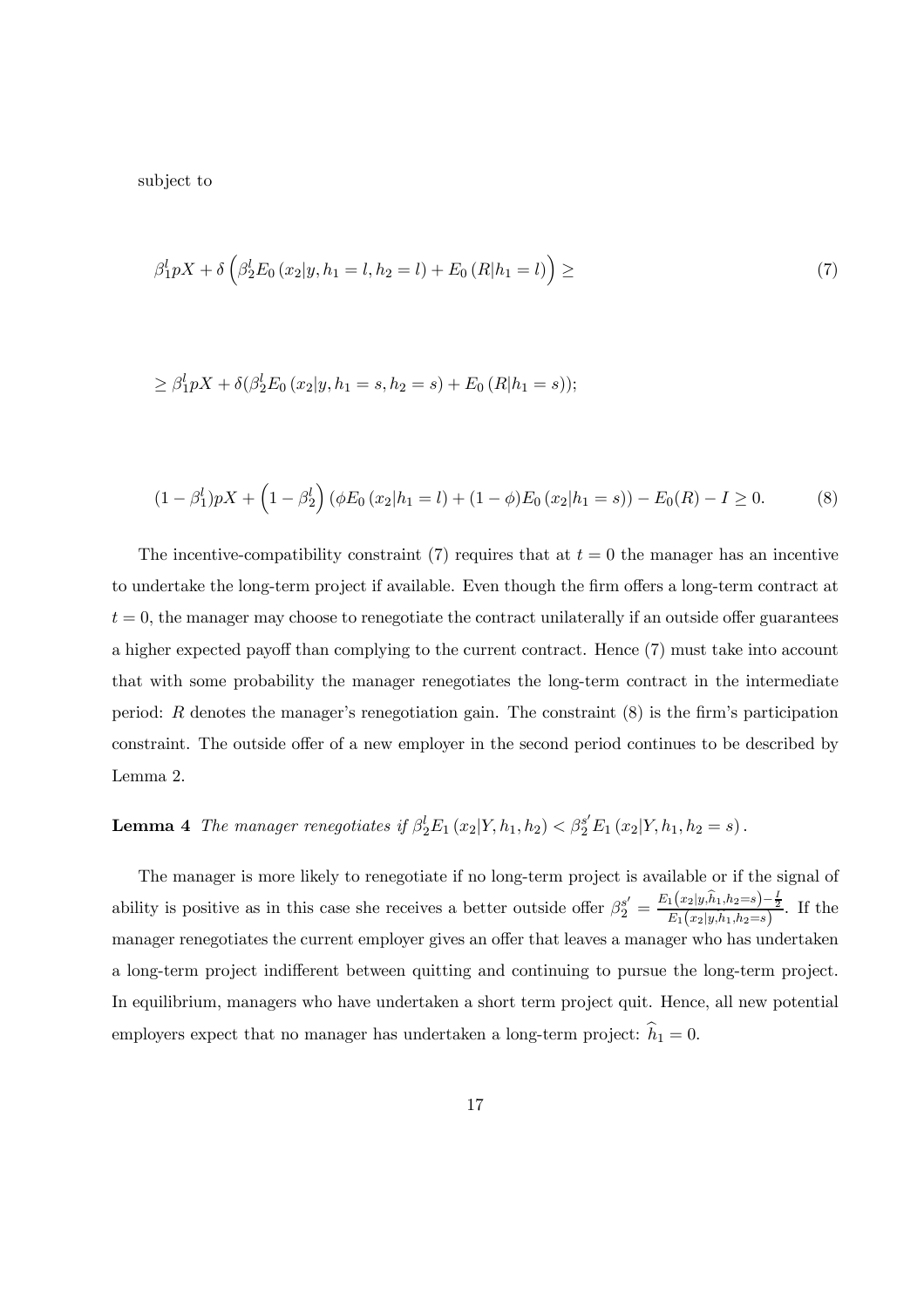**Lemma 5** In an optimal long-term contract, the incentive compatibility constraint  $(7)$  is binding. The contract is renegotiated in at least some states of the world.

Note that however a long-term contract cannot be renegotiated in all states of the world because in this case it would be equivalent to a sequence of two short-term contracts and the incentivecompatibility constraint would not be satisfied.

Proposition 3 In the optimal contract, the deferred compensation is increasing in the level of transparency, ξ.

**Proposition 4** A long-term contract is always feasable and optimal if  $E_0(x_2|y,\hat{h}_1,h_2=s)-\frac{I}{2}$ <br> $E_0(x_2|y,\hat{h}_1,h_2=s)$  $\frac{(\overline{a}_0+s)}{(\overline{a}_0+l)} \leq \frac{E_1(x_2|y=B,\hat{h}_1,h_2=s)-\frac{1}{2}}{E_1(x_2|y=B,\hat{h}_1,h_2=s)}.$ Otherwise the long-term contract is feasable if  $\phi\left(l-s\right)X \geq\left(1-\phi\right)E_{0}\left[\max\left\{\beta_{2}^{l}E_{1}\left(x_{2}|y,\widehat{h}_{1},h_{2}=s\right)-E_{1}\left(x_{2}|y,\widehat{h}_{1},h_{2}=s\right)+\frac{I}{2},0\right\}\right]\,.$ 

The first condition stated in Proposition 4 requires that a manager who has undertaken a shortterm project always wants to renegotiate her contract even after a bad signal when she is offered the lowest share of the output.

The condition is satisfied if the difference  $l-s$  is relatively large. The contract is always feasable because the firm does not have to leave rents to the CEO if she has undertaken a short-term project. Undertaking a long-term project allows compensation in both the first and the second period to increase. The long-term contract is thus preferable to the short-term contract.

If the long-term contract must leave a rent to the manager when she undertakes a short-term project, the expected gain from offering a long-term contract and implementing a long-term project must be larger than the expected loss. Otherwise the contract is not feasable. If the long-term contract is feasable, it is always optimal if the first period compensation does not decrease below  $pX - \frac{1}{2}$ . This is always true as long as:  $\beta_2^l \leq 1$ . Hence a long-term contract is optimal as long as  $\phi$  is sufficiently large.

If the manager undertakes the long-term project, when this is available, the expected return to investment is higher and both short and long-term compensation are higher than in similar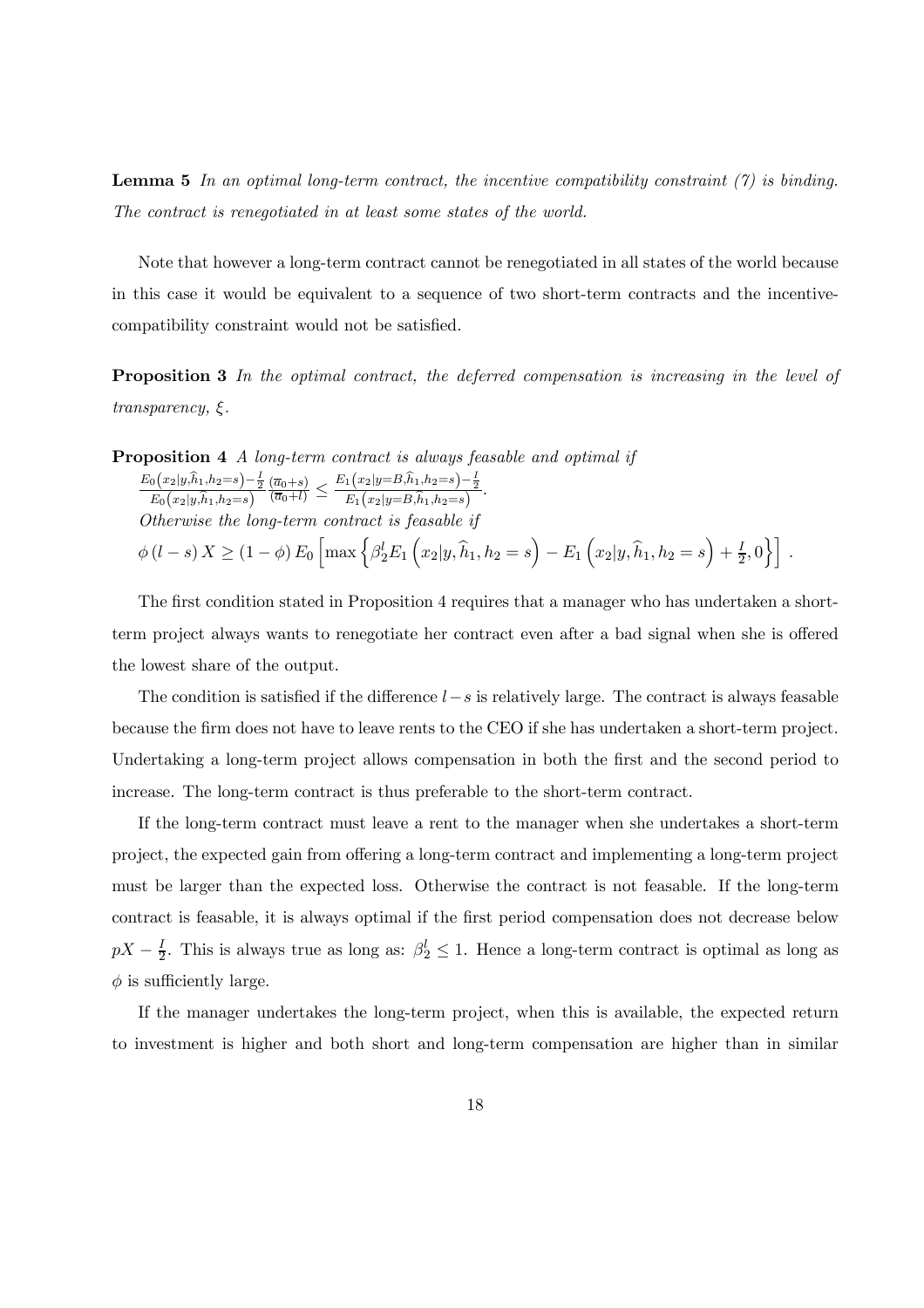companies that offer short-term contracts. This is consistent with the empirical evidence showing that there is a positive correlation between absolute level of compensation and long-term incentives (Murphy, 1999 and Towers Perrin, 2002).

Additionally, the empirical implications are compatible with the findings of Kole (1997). Managers in research-intensive firms, which are more likely to have long-term investment opportunities, receive equity-based awards that are more restrictive (e.g., stocks have longer time to full vesting) than in less innovative firms. Put differently, long-term incentives are stronger in sectors with high growth opportunities, such as the high-tech, than in more traditional sectors, such as utilities.

Proposition 3 and 4 have also implications for how contracts should vary over the business cycles, when growth opportunities are expected to be weaker: In the optimal contract,  $\beta_2^l$  is larger when transparency,  $\xi$ , is higher. In these instances, the long-term contract is more expensive because it implies a larger rent for the CEO when she undertakes a short-term project (because no long-term project is available). Hence if expectations of growth opportunities weaken, it may become optimal to give the manager only short-term incentives. This empirical implications can help explain the results of Banerjee, Gatchev and Noe (2004) who find that in the U.S., after the Enron collapse, when investors undoubtly revised downward expectations on future growth opportunities, only the most visible companies dropped option compensation.

The model also implies that managers should receive a larger proportion of long-term compensation when carrer concerns become stronger. This can explain why the increase in external hires of CEOs in the U.S. has been accompanied by an increase in the proportion of long-term compensation. It can also explain the empirical evidence showing that older managers receive less long-term incentives (Brian, Hwang and Lilien, 2000). Clearly, older CEOs having weaker carreer concerns have a stronger incentive to undertake the efficient project.

#### A Unrestricted stocks

So far I have assumed that the share of second period output the manager is awarded cannot be traded at  $t = 1$ . In this respect, the interpretation is that the manager is awarded restricted stocks or options on future output that cannot be transferred.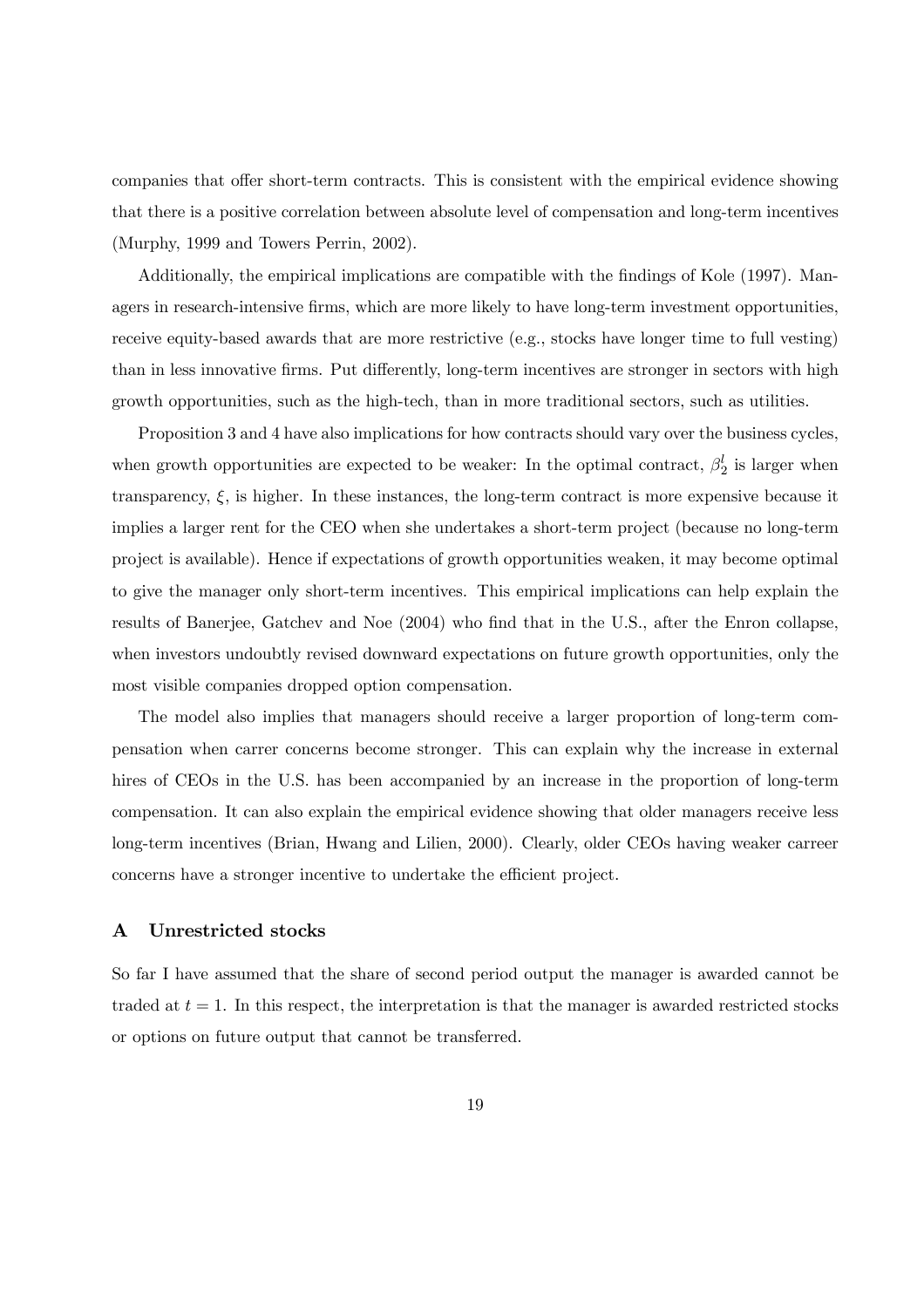It is interesting to analyze whether and to what extent it may be convenient to award the manager a right to enjoy a share of the second period cash flow which includes the possibility of selling the right before the second period. To put it differently, I want to ask whether it can ever be optimal to award shares or options that the manager has the possibility to sell or exercise at  $t=1$ .

I indicate with  $\beta_2^{tl}$  the right to enjoy the corresponding share of second-period cash-flows with the possibility of selling the stocks at time t. Hence,  $\beta_2^{1l} > 0$  implies that the manager is awarded non-restricted stocks;  $\beta_2^{2l}$  must be interpreted as the restricted stocks in the previous Subsection.

In this Subsection, I analyze whether and under which conditions, it may be optimal to award non-restricted rights to second period cash flows in an optimal contract. First,  $\beta_2^{1l}$  is optimally set equal to zero if  $\frac{E_1(X_2|Y_{h1}=h_2=l)}{1+\delta} < E_1(X_2|y, h_1=h_2=l)$ . In this case, even if the manager has undertaken a long-term project and the sale of stocks revealed to market participants that the horizon of the project is short (and therefore the expected value of the second period output relatively low), the manager would sell the right to enjoy the second period output in the intermediate period because she is very impatient. Hence, setting  $\beta_2^{1l} > 0$  would have no impact on the incentive-compatibility constraint. It would be equivalent to have a larger  $\beta_1^l$  and  $\beta_2^{1l} = 0$ .

In what follows, I assume that the price is not revealing and that the manager's trade is anonymous. Therefore, it does not reveal the horizon of the project that has been undertaken. This is the case if a market for the firm stocks is available in the intermediate period and market participants revise their expectations on the second period output on the basis of the only information that is revealed in the first period, the first period output and the signal on managerial ability.

Furthermore, I assume that  $\frac{E_1(X_2|Y,h_1=h_2=l)}{1+\delta} > E_1(X_2|y,\hat{h}_1,h_1=h_2=l)$ . This implies that a manager does not sell her stocks if she has undertaken a long-term project. Note that, in this case, unrestricted stocks help to keep the manager on the incentive compatibility constraint as  $\beta_2^{2l}$ contributes to increase the sensitivity of her compensation to the long-term project's second period cash flow.

Proposition 5 Grants of non restricted rights to second period output are optimal if growth opportunities  $\phi \leq \lambda^{IC}(\delta)$ .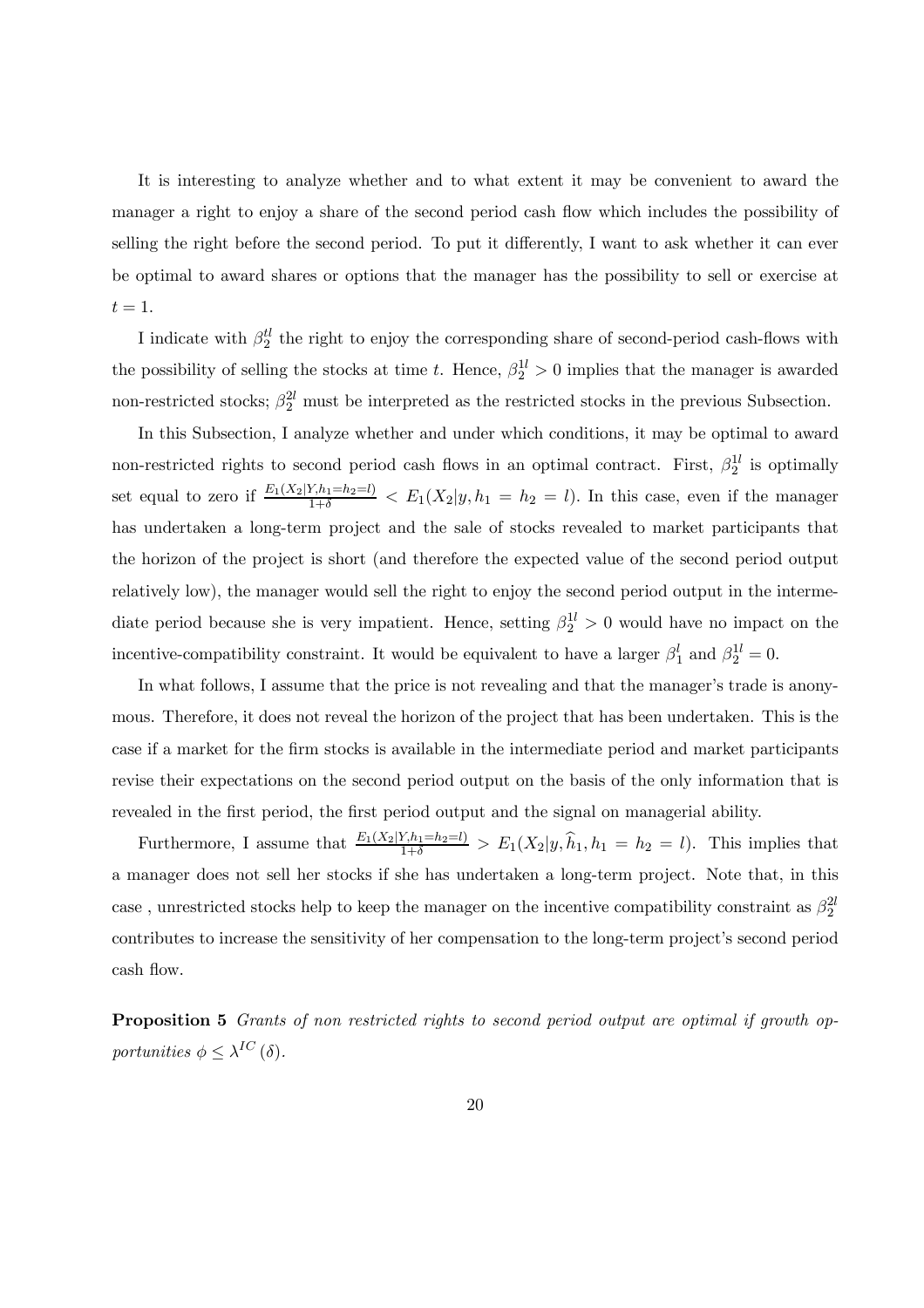Proposition 4 shows that there are situations in which it may be optimal to let the manager unwind equity incentives. Hence granting non-restricted stocks or options is not necessarily evidence that compensation reflects managerial power. The model gives an explanation alternative to Bolton, Scheinkman and Xiong (2003) of the reasons why it may be optimal to let the manager cash out at least some of the vested stocks or options. In Bolton, Scheinkman and Xiong (2003), some shareholders profit from the temporary overvaluation of stocks because there are other market participants with overoptimistic expectations on the prospect of the company. Hence, they give the manager an incentive to build "castles in the air", leading to a higher stock price in the short-term. I show that shareholders may find it optimal to award non-restricted stocks - even though they can give an incentive to profit from temporary overvaluation of stocks - also when they want to give an incentive to undertake a long-term project.

## V Empirical evidence

In the previous section, I argue that a contract in which the CEO is allowed to enjoy rents (eventually disjoint from performance) if she remains with the same firm may be optimal in more transparent countries (where more firm specific information is produced).

It is challenging to test these implications because there exist no datasets providing information on CEO compensation outside the U.S. In many countries, the only information available to shed some light on these issues is the one voluntary provided by companies in their annual reports. In order to evaluate whether the factors suggested by the model affect CEO contracts in different cou

ntries, I have collected information on CEO contracts for the largest companies in 20 industrial countries.<sup>4</sup> For each of these countries, I have attempted to gather information for the 50 largest companies for stock market capitalization. Some of the companies however have not been included in the sample because their company reports could not be located or provided too little information. I define a company to provide long-term incentive if in the section on managerial compensation is mentioned that the company grants its executives non-vested stock options with vesting period of

<sup>&</sup>lt;sup>4</sup>The sample includes Australia, Austria, Belgium, Canada, Denmark, Finland, France, Germany, Great Britain, Greece, Ireland, Israel, Italy, Japan, South Korea, Luxembourgh, the Netherlands, Norway, New Zealand, Sweden and , the U.S.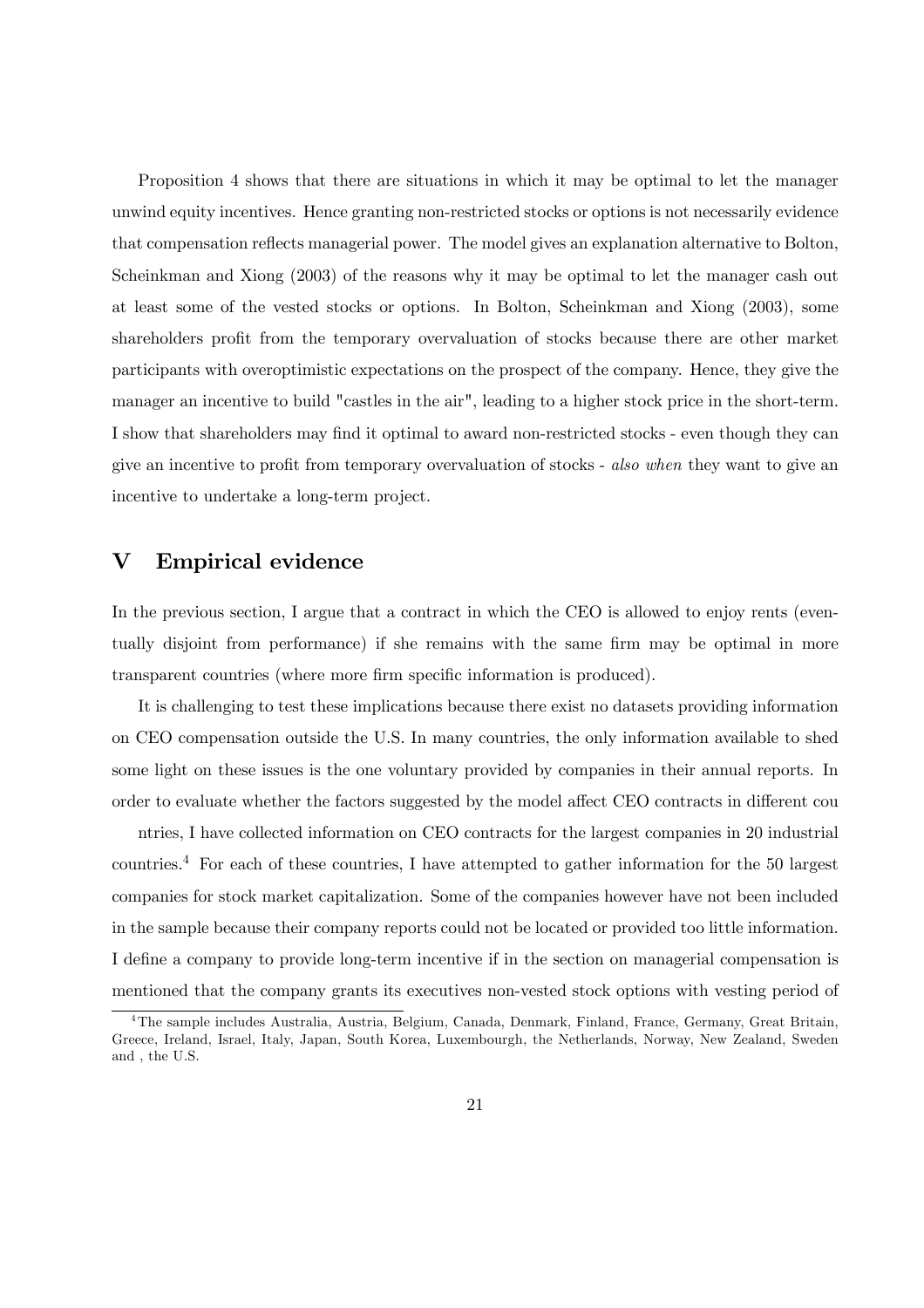at least three years, out-of-the-money stock options, restricted stocks or other long-term incentive plans. The company is considered not to provide long-term incentives otherwise.

To distinguish across firms operating in more or less transparent environments, I need a proxy for how accurate firm specific information is produced in different financial markets. Morck, Yeung and Yu (2000) construct a measure of stock return synchronicity, using the average  $R^2$  of firmlevel regressions of bi-weekely stock returns on local and U.S. market indexes in each country. This measure captures that in countries with low stock return syncronicity more firm-specific information is produced. This involves that more information about managerial ability is widely available and, as I argue in the model, it may affect managerial contracts.

Finally, I match the information on CEO compensation with firm level information from OSIRIS, a dataset containing information on listed companies distributed by Bureau Van Dijk. I proxy for growth opportunities using the market to book ratio. From Osiris, I also obtain information on firm market capitalization, and ownership structure.

Table 1 shows the percentage of companies providing long-term incentives in countries with high and low level of transparency. As the model would predict long-term compensation is more likely to be used in countries where more firm-specific information is available even though growth opportunities are similar for companies in the two groups of countries. Companies in highly transparent countries are also less likely to have a principal shareholder who controls at least 30 per cent of the capital. The difference in ownership structure —even though less pronounced than the difference in the use of long-term compensation— could contribute to explain differences in managerial contracts. In firms where a controlling shareholders monitor professional managers or are directly involved in management, there might be less need to align mananagerial incentives with high powered contracts.

Table 2 reports some preliminary results from multivariate analysis. The estimates provide support for the model: Companies with high growth opportunities –as measured by the marketto-book ratio— appear to provide more long term incentives in countries where more firm specific information is produced. This is true even if I control for ownership concentration. As expected. however, companies with controlling shareholders give less long-term compensation suggesting that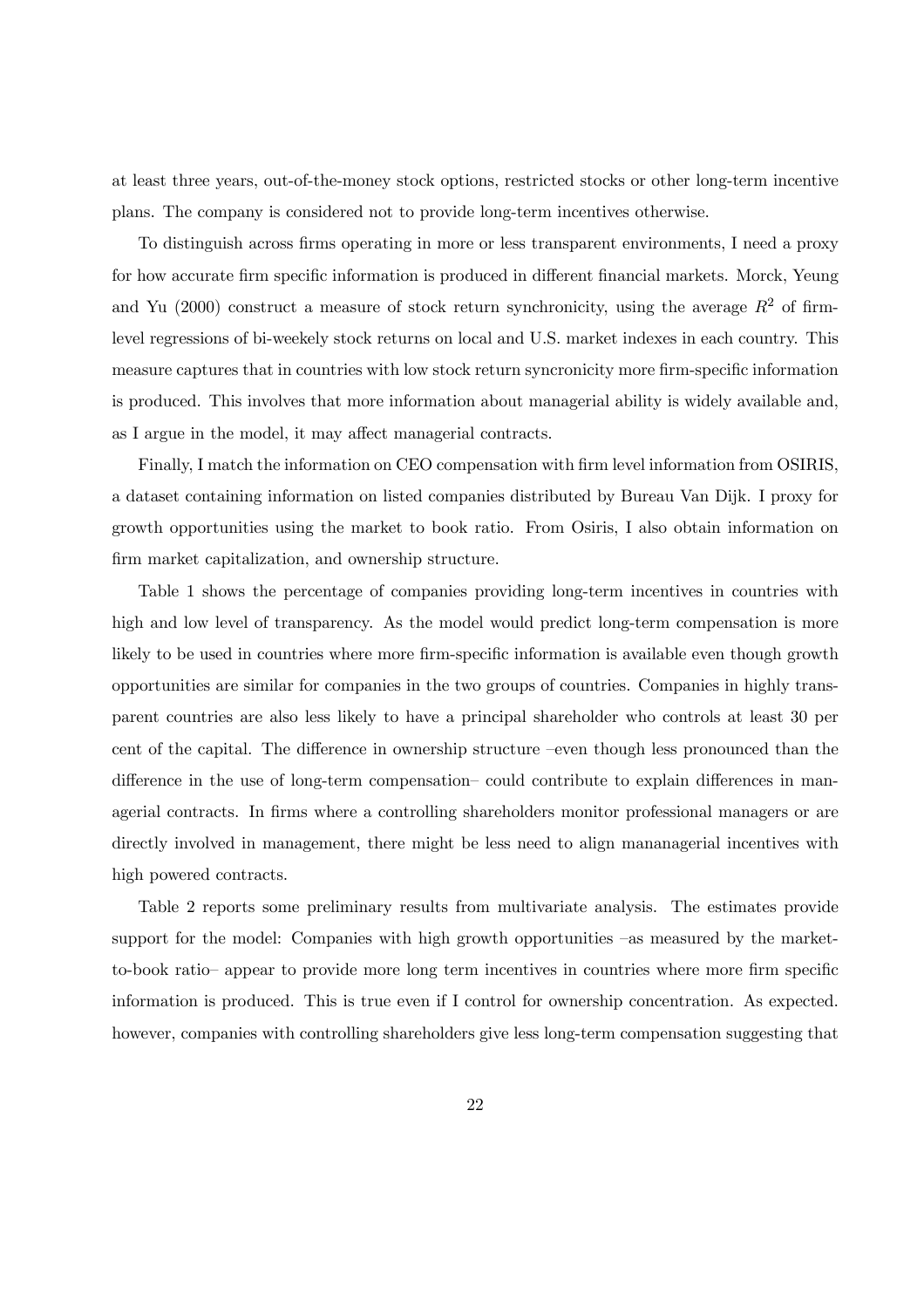agency problems are less severe.

## VI Conclusions

This paper shows how expectations of high growth opportunities can exacerbate agency problems in an environment where the productivity of CEOs is likely to be observed by outsiders. The optimal contract has to change dramatically to give the manager an incentive to exploit the available growth opportunities. Short-term contracts that compensate managers with a bonus for past achievements are no longer sufficient to give an incentive to undertake the long-term efficient project. Long-term contracts, which subordinate managerial compensation to long-term performance, become optimal. Large differences in absolute compensation may arise between CEOs who are remunerated only for short-term performance and CEOs who are remunerated also for long-term performance.

## References

Abowd, John M. and Michael L. Bognanno (1995), International Differences in Executive and Managerial Compensation, in Richard B. Freeman and Lawrence F. Katz, Differences and Changes in Wage Structures, Cambridge, MA, National Bureau of Economic Research.

Acemoglu, Daron, Michael Kremer and Atif Mian (2004), Incentives in Markets, Firms and Governments, National Bureau of Economic Research working paper No. 9802.

Baker, George P. (1992), Incentive Contracts and Performance Measurement, Journal of Political Economy, 100, 598-614.

Banerjee, Suman, Vladimir A. Gatchev and Thomas H. Noe (2004), Doom or Gloom? CEO Stock Options in the Post-Enron World, mimeo Tulane University.

Bebchuk, Lucian A. and Jesse M. Fried (2004), Pay without Performance: The Unfulfilled Promise of Executive Compensation, Cambridge, MA: Harvard University Press.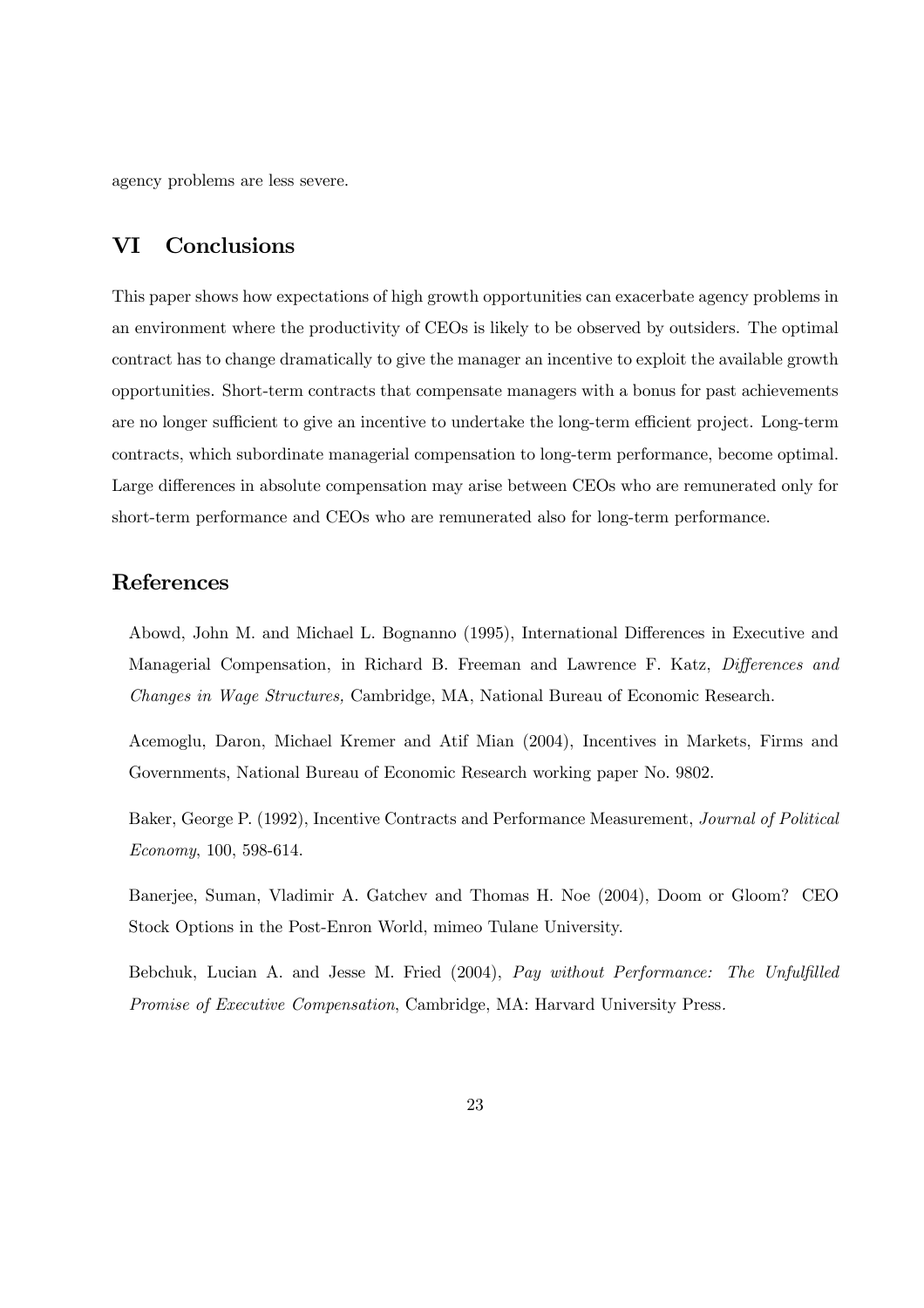Bergstresser, Daniel and Thomas Philippon (2004), CEO Incentives and Earnings Management: Evidence from the 1990s, forthcoming Journal of Financial Economics.

Bolton, Patrick, José Scheinkman, and Wei Xiong (2003), Executive Compensation and Short-Termist Behavior in Speculative Markets, NBER W.P. No. 9722.

Bryan, Stephen, Lee Seok Hwang and Steven Lilien (2000), CEO Stock-based Compensation: An Empirical Analysis of Incentive-Intensity, Relative Mix, and Economic Determinants, Journal of Business, 73, 661-693.

Core, John E., W. Guay and D. Larcker (2002), Executive Compensation and Incentives: A Survey, mimeo Wharton School, University of Pennsylvania.

Fudenberg, Drew, Bengt Holmström and Paul Milgrom (1990), Short-term Contracts for Longterm Agency Relationships, Journal of Economic Theory, 51, 1-31.

Gibbons, Robert and Kevin J. Murphy (1992), Optimal Incentive Contracts in the Presence of Career Concerns: Theory and Evidence, Journal of Political Economy, 100, 468-505.

Holmström, Bengt (1979), Moral Hazard and Observability, Bell Journal of Economics, 13, 324- 340.

Holmström, Bengt and Joan Ricart i Costa (1986), Managerial Incentives and Capital Management, Quarterly Journal of Economics, 101, 835-860.

Holmström, Bengt (1999), Managerial Incentive Problems: A Dynamic Perspective, Review of Economic Studies, 66, 169-182.

Jin, Li and Stewart C. Myers (2005),  $R^2$  around the world: New theory and tests, forthcoming Journal of Financial Economics.

Kole, Stacey R. (1997), The complexity of compensation contracts, Journal of Financial Economics, 43, 79-104.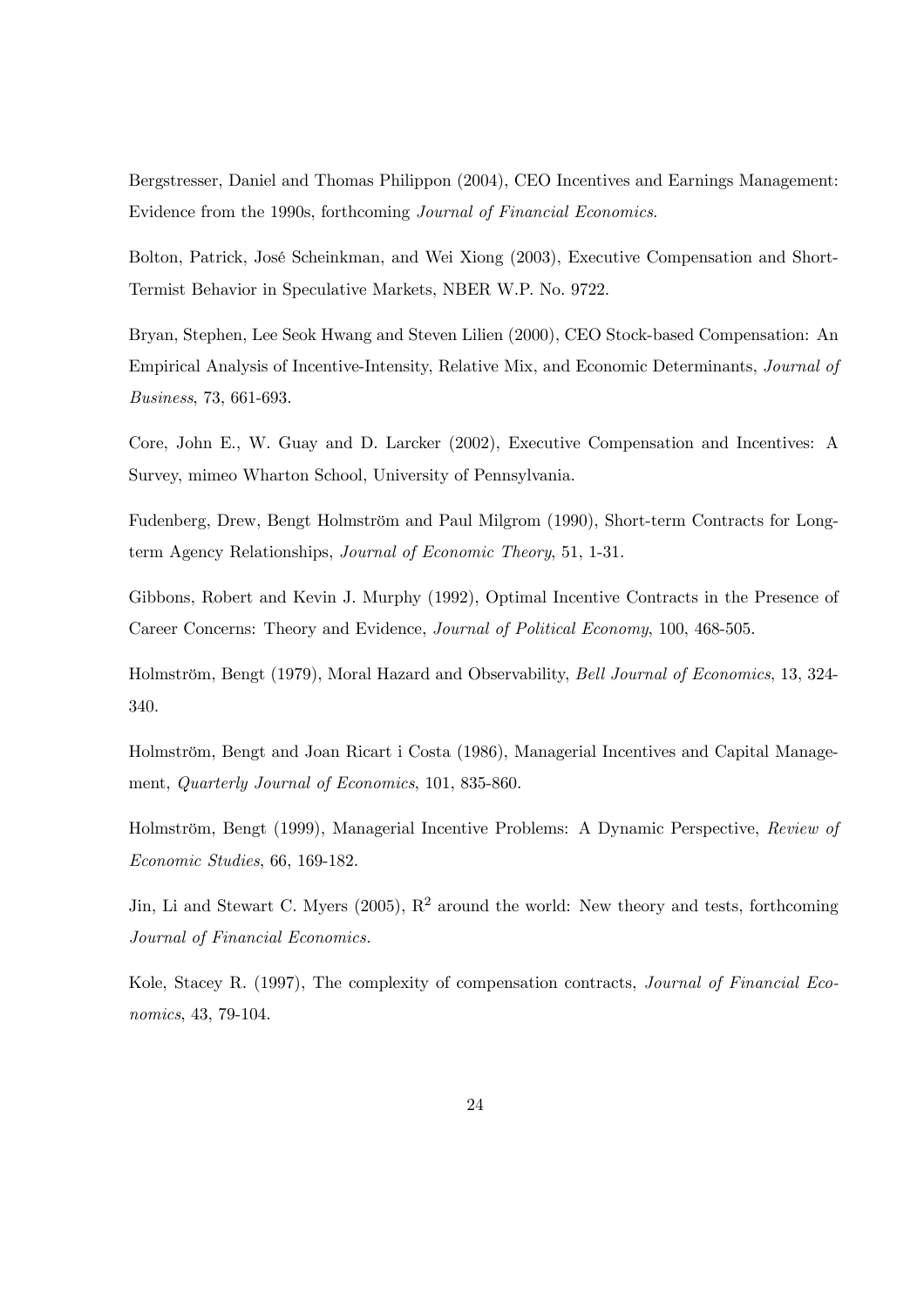Milbourn, Todd (2003), CEO Reputation and Stock-Based Compensation, Journal of Financial Economics, 68, 233-262.

Morck, Randall, Bernard Yeung, and Wayne Yu (2000), The Information Content of Stock Markets: Why Do Emerging Markets Have Synchronous Stock Price Movements?, Journal of Financial Economics, 58, 215-260.

Murphy, K. (1999), Executive Compensation, in Orley Ashenfelter and David Card (eds.), Handbook of Labor Economics, Vol. 3, North Holland.

Narayanan, M. P. (1985), Managerial Incentives for Short-Term Results, Journal of Finance, 40, 1469-1484.

Oyer, Paul (2003), Why Do Firms Use Incentives That Have No Incentive Effects?, forthcoming Journal of Finance.

Stein, Jeremy C. (1988), Takeover Threats and Managerial Myopia, Journal of Political Economy, 96, 61-80.

Stein, Jeremy C. (1989), Efficient Capital Markets, Inefficient Firms: A Model of Myopic Corporate Behavior, Quarterly Journal of Economics, 104, 655-669.

Towers Perrin (2002), Worldwide Total Remuneration.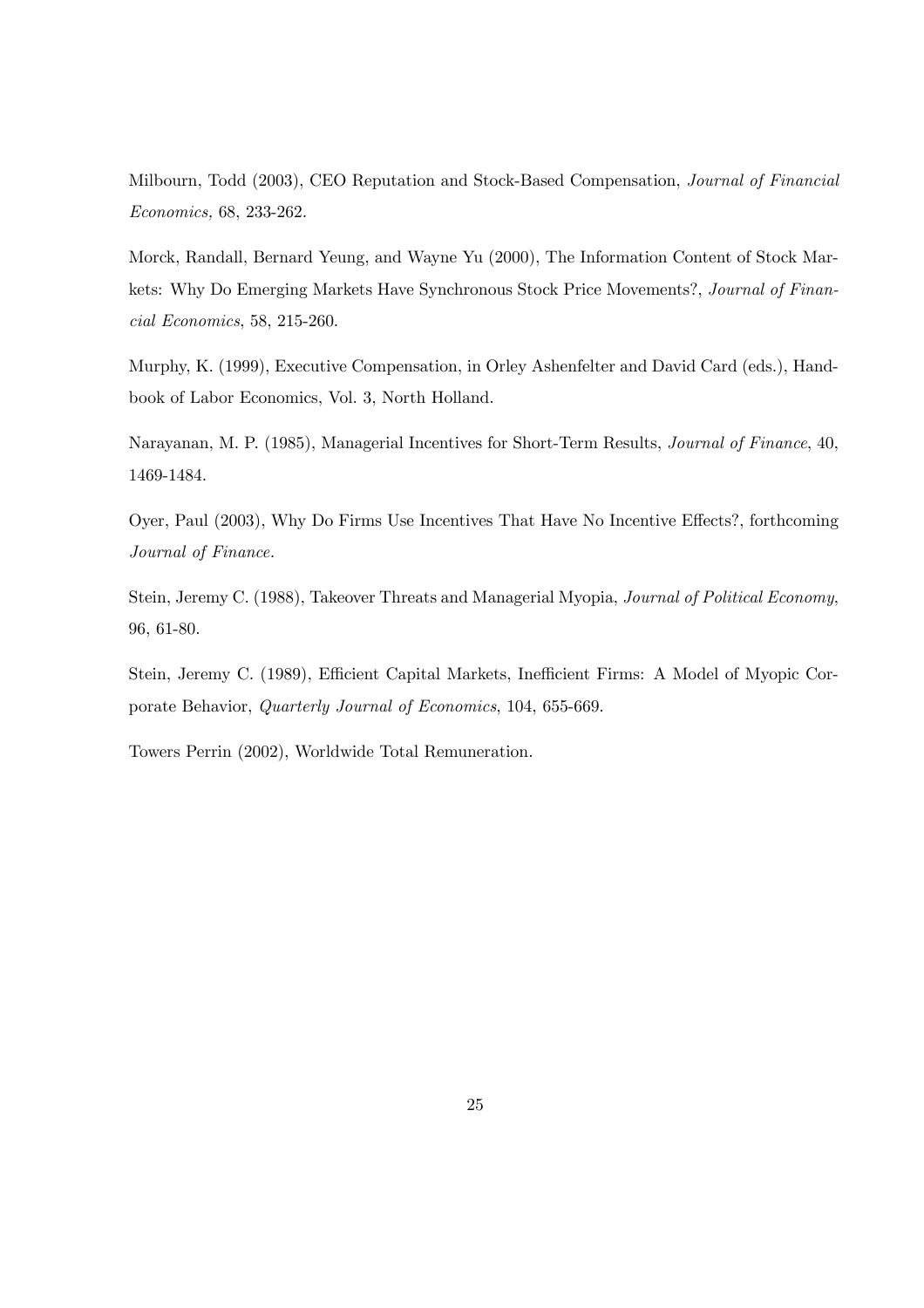## A Appendix

## A Proof of Lemma 1

To prove Lemma 1, note that

$$
E_0 \left[ E_1 \left( a | y, \hat{h}_1, h_2 = s \right) | h_1 = s \right] =
$$
  
=  $(1 - \xi) \overline{a}_0 + \xi \left[ \begin{array}{c} (\sigma_H \nu + \sigma_L (1 - \nu)) E_1 \left( a | y = G, \hat{h}_1 \right) + \\ ((1 - \sigma_H) \nu + (1 - \sigma_L) (1 - \nu)) E_1 \left( a | y = B, \hat{h}_1 \right) \end{array} \right].$ 

$$
E_0 \left[ E_1 \left( a|y, \hat{h}_1, h_2 = s \right) | h_1 = l \right] \text{ is written analogously}
$$
  
Hence  $\frac{\partial E_0 [E_1(a|y, \hat{h}_1, h_2 = s)|h_1 = s] - E_0 [E_1(a|y, \hat{h}_1, h_2 = s)|h_1 = l]}{\partial \xi} =$   
 $= [\sigma_H \nu + \sigma_L (1 - \nu) - \lambda_H \nu - \lambda_L (1 - \nu)] E_1 (a|y = G, \hat{h}_1) -$   
 $- [(1 - \lambda_H) \nu + (1 - \lambda_L) (1 - \nu) - (1 - \sigma_H) \nu - (1 - \sigma_L) (1 - \nu)] E_1 (a|y = B, \hat{h}_1) =$   
 $= \alpha \left[ E_1 (a|y = G, \hat{h}_1) - E_1 (a|y = B, \hat{h}_1) \right] > 0.$ 

## B Proof of Lemma 2

It follows immedially from the maximization of  $\max_{\beta_2^{s'}}$  $\beta_2^{s'} E_1(x_2|y, \widehat{h}_1, h_2 = s)$  under the constraint  $(1 - \beta_2^{s}) E_1(x_2 | y, \hat{h}_1, h_2 = s) - \frac{I}{2} \geq 0.$ 

## C Proof of Proposition 2

The equilibrium described in Proposition 2 exists if inequalities (5) and (6) are both satisfied.

Inequality (5) is clearly more likely do be satisfied if  $\phi$  is small. Similarly, (6) is more likely to be satisfied if l is relatively larger than s in roder to compensate the lower share of the output the manager expects to receive in the second period if she undertakes the long-term project. Inequality (6) is also more likely to be satisfied if

$$
\frac{E_0\left[E_1(x_2|y,\hat{h}_1,h_2=s)|h_1=s\right]-\frac{I}{2}}{E_0\left[E_1(x_2|y,\hat{h}_1,h_2=s)|h_1=s\right]}
$$
\n
$$
\frac{E_0\left[E_1(x_2|y,\hat{h}_1,h_2=s)|h_1=l\right]-\frac{I}{2}}{E_0\left[E_1(x_2|y,\hat{h}_1,h_2=s)|h_1=l\right]}
$$
\n(9)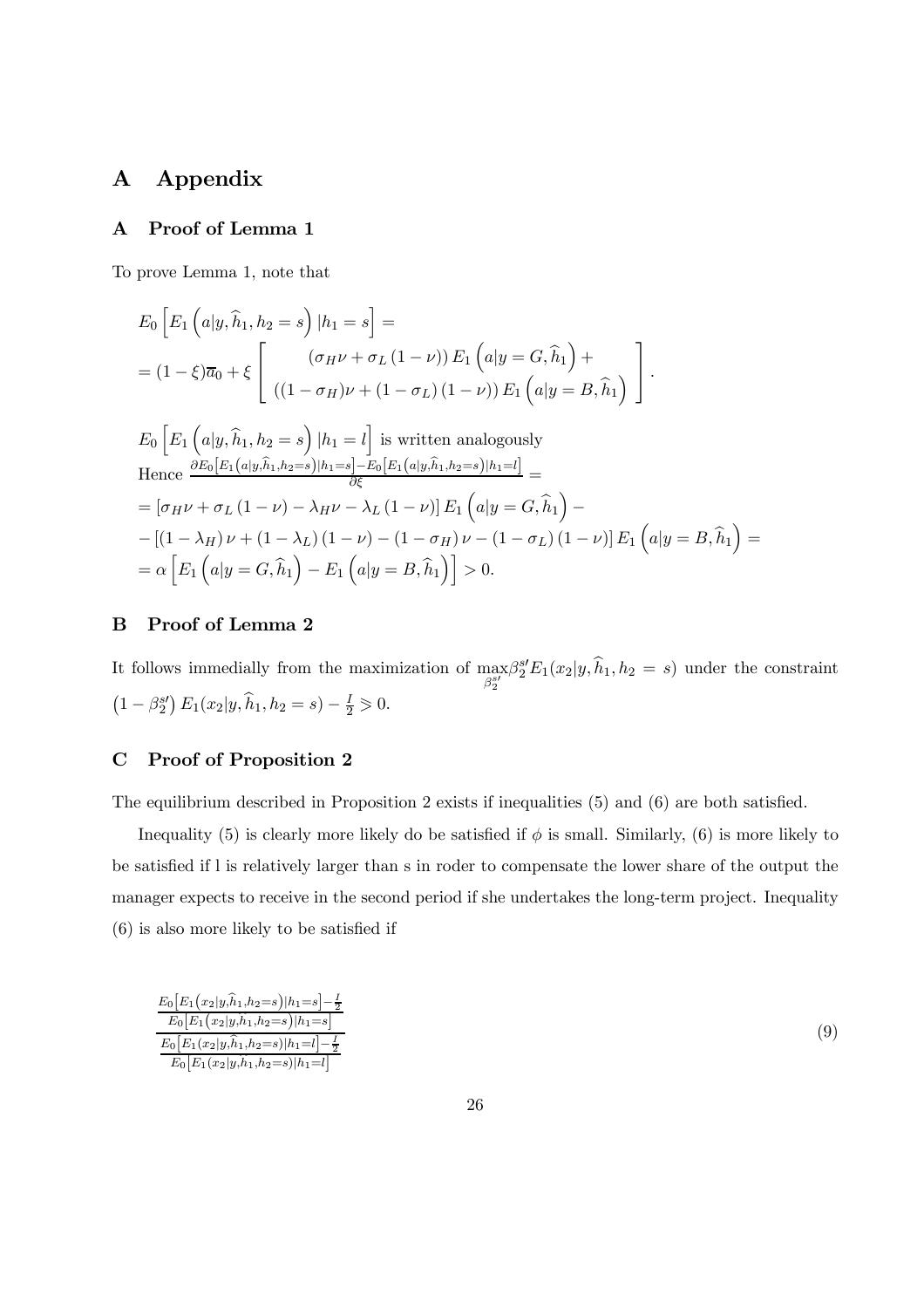is not too large.

It is easy to show that the denominator is smaller (the numerator larger) if  $\nu\sigma_H + (1 - \nu)\sigma_L$  $((1 - \lambda_H)\nu + (1 - \lambda_L)(1 - \nu))$  is smaller (larger). Additionally, if  $a_H - a_L$  is small the difference between the expected ability after a good and a bad signal is also smaller and so (9) is.

Note that in equilibrium any manager who changes firm is extected to have undertaken a shortterm project with probability 1 in the first period.

#### D Proof of Corollary 1

As  $\xi$  goes up the left hand side grows less than the right hand side if

$$
\frac{\frac{1}{2}}{E_0[E_1(x_2|y,\hat{h}_1,h_2=s)|h_1=l]^2} \left[ \begin{array}{c} (\nu \lambda_H + (1-\nu)\lambda_L) E_1\left(x_2|y=G,\hat{h}_1,h_2=s\right)+ \\ ((1-\lambda_H)\nu + (1-\lambda_L)(1-\nu)) E_1\left(x_2|y=G,\hat{h}_1,h_2=s\right)-\overline{a}_0 \end{array} \right] * \begin{array}{c} \left. \frac{\overline{a_0+l}}{\overline{a_0+s}} \right] \times \frac{\left[ \overline{a_0+l}}{\overline{a_0+s}} \right] \times \frac{\frac{1}{2}}{E_0[E_1(x_2|y,\hat{h}_1,h_2=s)|h_1=s]^2} \left[ \begin{array}{c} (\nu \sigma_H + (1-\nu)\sigma_L) E_1\left(x_2|y=G,\hat{h}_1,h_2=s\right)+ \\ (1-\sigma_H)\nu + (1-\sigma_L)(1-\nu) E_1\left(x_2|y=0,\hat{h}_1,h_2=s\right)-\overline{a}_0 \end{array} \right] \end{array}
$$
\nwhich is satisfied if  $\nu \lambda_H + (1-\nu)\lambda_L$  is sufficiently smaller than  $\nu \sigma_H + (1-\nu)\sigma_L$ .

#### E Proof of Corollary 2

The severance payment affects the manager decision whether to stay with the first period employer as follows:

 $\beta_2^s E_1(x_2|y, h_1, h_2) \geq \beta_2^{s'} E_1(x_2|y, h_1, h_2 = s) + c$ . Hence it weakens the manager's incentive to undertake a long-term project by increasing the payoff from swithcing firm.

A manager who is working on a short-term project either leaves and receives c or receives an expected compensation which is c larger by the current employer and stays. Assume that  $\beta_2^s = \beta_2^{s'}$ . Then a manager working on a short-term project leaves while a manager working on a long-term project continues to work for the same firm if  $\beta_2^s E_1(x_2|y, h_1 = l, h_2 = l) > \beta_2^{s'} E_1(x_2|y, h_1, h_2 = s) + c$ . It would be optimal to decrease  $\beta_2^s$  so that  $\beta_2^s E_1(x_2|y, h_1 = l, h_2 = l) = \beta_2^{s'} E_1(x_2|y, \hat{h}_1, h_2 = s) + c$ , because this would increase the payoff if the manager is working on a long-term project without decreasing the payoff if the manager is working on a short-term project. Hence  $\beta_2^s = \beta_2^{s'}$  cannot be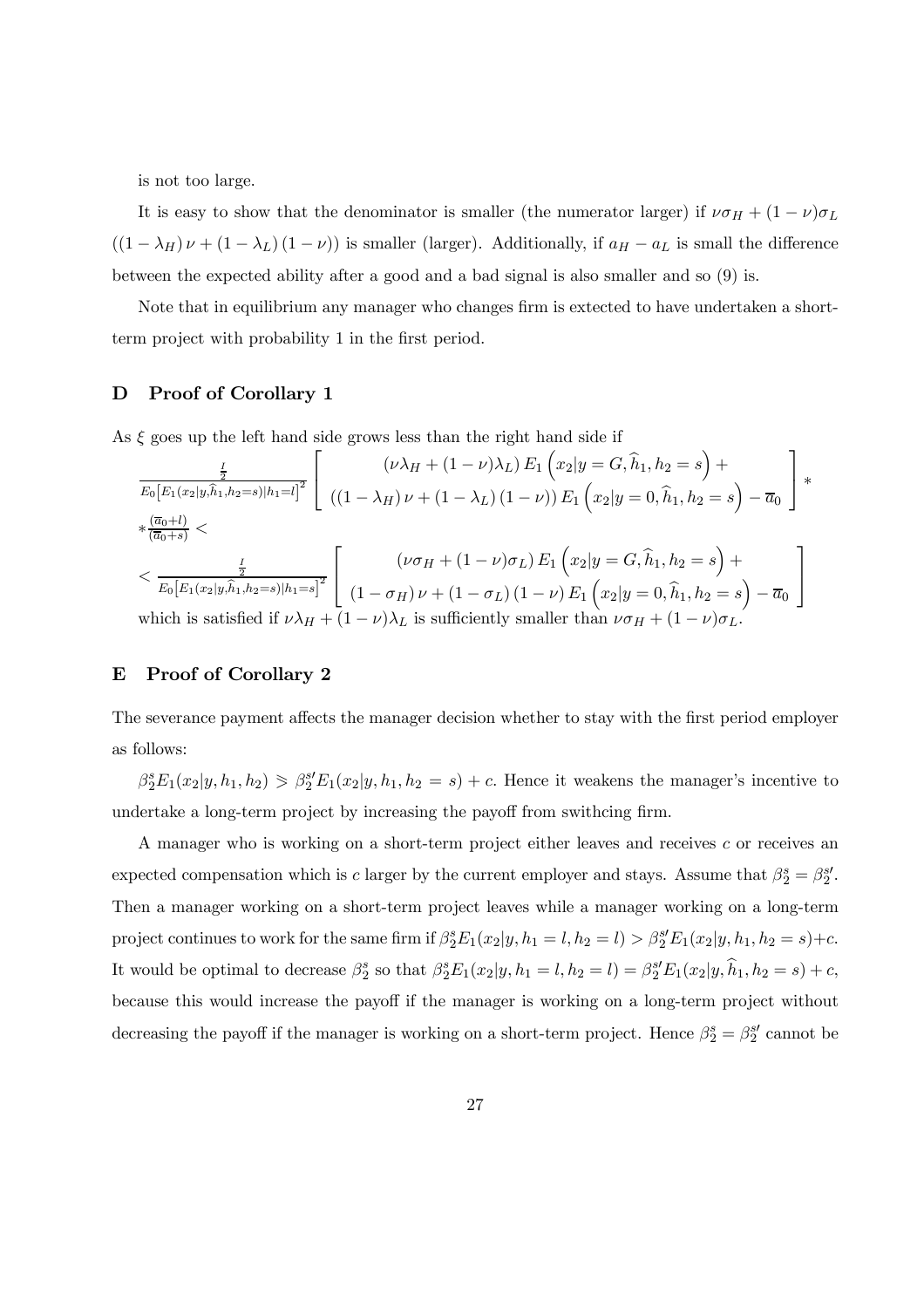optimal.

The first period employer may alternatively offer a contract that retains the manager in all states of the world, by offering  $\beta_2^s E_1(x_2|y, h_1, h_2) \geq \beta_2^{s'} E_1(x_2|y, h_1, h_2 = s) + c$ . But this would yield a lower payoff than the previous strategy because the first period employer would have a payoff of  $-c$  if the manager is working on a short-term project and a lower payoff than in the previous case if the manager is working on a long-term project.

Hence the optimal contract must be such that the manager cannot appropriate the extra rent produced by a long-term project. As before the manager would have an incentive to choose the short-term project. A severance payment weakens the manager's incentive to undertake a longterm project without giving the firm an incentive to share the extra surplus created by a long-term project.

## F Proof of Lemma 4

First note that since the manager has larger utility from the first period than from the second period compensation. Hence, where possible, her compensation should be anticipated to the first period.

Second if the manager never renegotiates the contract, the incentive compatibility constraint (7) can be written as:  $\beta_2^l E_0(x_2|y, h_1 = l, h_2 = l) \ge \beta_2^l E_0(x_2|y, h_1 = s, h_2 = s)$ , which is always strictly satisfied because  $E_0(x_2|y, h_1 = l, h_2 = l) > E_0(x_2|y, h_1 = s, h_2 = s)$ . Hence the incentive compatibility constraint is not binding. It would thus be possible to anticipate some of the compensation without changing the manager's incentives to undertake the long-term project and increasing her utility. Hence in an optimal long-term contract, the incentive-compatibility constraint must be binding and is renegotiated in at least some states of the world.

#### G Proof of Proposition 3

As argued in Lemma 4, the incentive-compatibility constraint must be binding. Otherwise it would be possible to increase managerial utility by anticipating managerial compensation. The incentivecompatibility constraint can be binding, only if the long-term contract is renegotiated at least in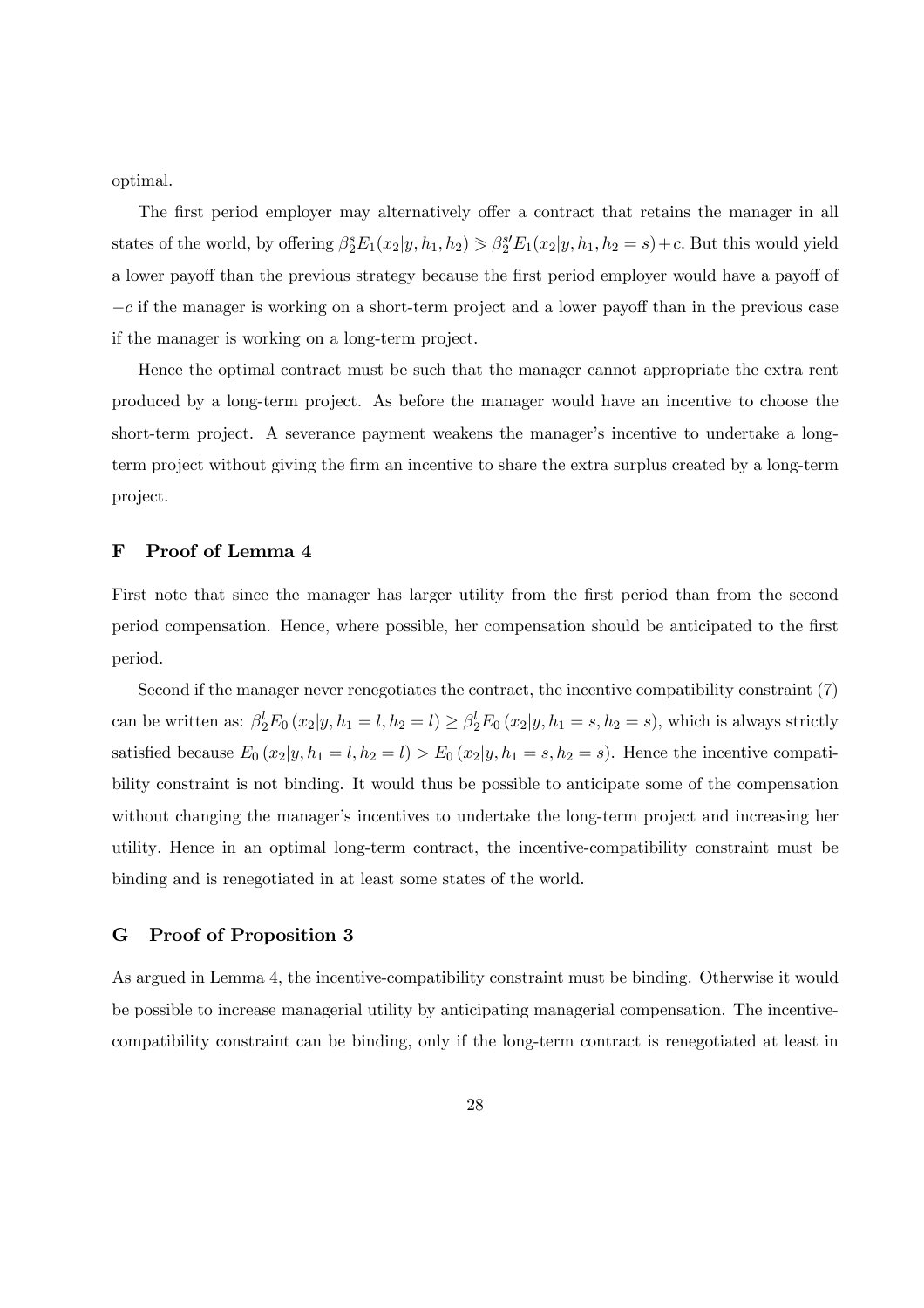some states of the world.

Depending on parameter values, the optimal contract can be renegotiated in different states of the world. In what follows, I consider all possible cases, and show that deferred compensation is always increasing in  $\xi$ .

Case 1: The manager renegotiates the optimal contract when she undertakes the short-term project.

In this case the constraint (7) can be rewritten as:

$$
\frac{\beta_2^l(\overline{a}_0+l)}{\sum_{E_0}(x_2|y,\hat{h}_1,h_1=h_2=s)-\frac{l}{2}} \left(\overline{a}_0+s\right).
$$

To show that the right-hand side increases in  $\xi$ , it is sufficient to show that  $\frac{\partial E_0(x_2|y,\hat{h}_1,h_2=s)}{\partial \xi} > 0$ . In order to do so, note that:

$$
E_0 ig( x_2 | y, \hat{h}_1, h_1 = h_2 = s \big) = \xi \left( \nu \sigma_H + (1 - \nu) \sigma_L \right) E_1 \big( x_2 | y = G, \hat{h}_1, h_1 = h_2 = s \big) +
$$
  
+ $\xi \left( \nu (1 - \sigma_H) + (1 - \nu) (1 - \sigma_L) \right) E_1 \big( x_2 | y = B, \hat{h}_1, h_1 = h_2 = s \big) + (1 - \xi) \overline{a}_0.$   
Hence  $\frac{\partial E_0 (x_2 | y, \hat{h}_1, h_2 = s)}{\partial \xi} = (\nu \sigma_H + (1 - \nu) \sigma_L) E_1 \big( x_2 | y = G, \hat{h}_1, h_1 = h_2 = s \big) +$   
+ $(\nu (1 - \sigma_H) + (1 - \nu) (1 - \sigma_L)) E_1 \big( x_2 | y = B, \hat{h}_1, h_1 = h_2 = s \big) - \overline{a}_0 >$   
 $\big[ \hat{h}_1 (\lambda_H \nu + \lambda_L (1 - \nu)) + (1 - \hat{h}_1) (\nu \sigma_H + (1 - \nu) \sigma_L) \big] E_1 \big( x_2 | y = G, \hat{h}_1, h_1 = h_2 = s \big) +$   
+ $\big[ \hat{h}_1 ((1 - \lambda_H) \nu + (1 - \lambda_L) (1 - \nu)) + \big] E_1 \big( x_2 | y = B, \hat{h}_1, h_1 = h_2 = s \big) - \overline{a}_0 = 0$   
Case 2. The nonzero uncertainties the optimal contract when the methods in the other

Case 2: The manager renegotiates the optimal contract when she undertakes the short-term

project and there is no bad signal.

In this case the constraint (7) can be rewritten as:

$$
\beta_2^l \left( \overline{a}_0 + l \right) \ge (1 - \xi) \frac{E_1(x_2|y = \emptyset, \hat{h}_1, h_2 = s) - \frac{l}{2}}{E_1(x_2|y = \emptyset, \hat{h}_1, h_2 = s)} (\overline{a}_0 + s)
$$
  
+ $\xi \left( \nu (1 - \sigma_H) + (1 - \nu)(1 - \sigma_L) \right) \beta_2^l E_0 (x_2|y = B, h_1 = s, h_2 = s) +$   
+ $\xi \left( \nu \sigma_H + (1 - \nu) \sigma_L \right) \frac{E_1(x_2|y = G, \hat{h}_1, h_2 = s) - \frac{l}{2}}{E_1(x_2|y = G, \hat{h}_1, h_2 = s)} E_0 (x_2|y = G, h_1 = s, h_2 = s).$   
The derivative of the right hand side with respect to 6:

The derivative of the right-hand side with respect to  $\xi$ :

$$
(\nu(1 - \sigma_H) + (1 - \nu)(1 - \sigma_L)) \beta_2^l E_0 (x_2 | y = B, h_1 = s, h_2 = s) +
$$
  
+ 
$$
(\nu \sigma_H + (1 - \nu) \sigma_L) \frac{E_1(x_2 | y = G, \hat{h}_1, h_2 = s) - \frac{1}{2}}{E_1(x_2 | y = G, \hat{h}_1, h_2 = s)} E_0 (x_2 | y = G, h_1 = s, h_2 = s) -
$$
  
- 
$$
(\overline{a}_0 + s - \frac{1}{2}) >
$$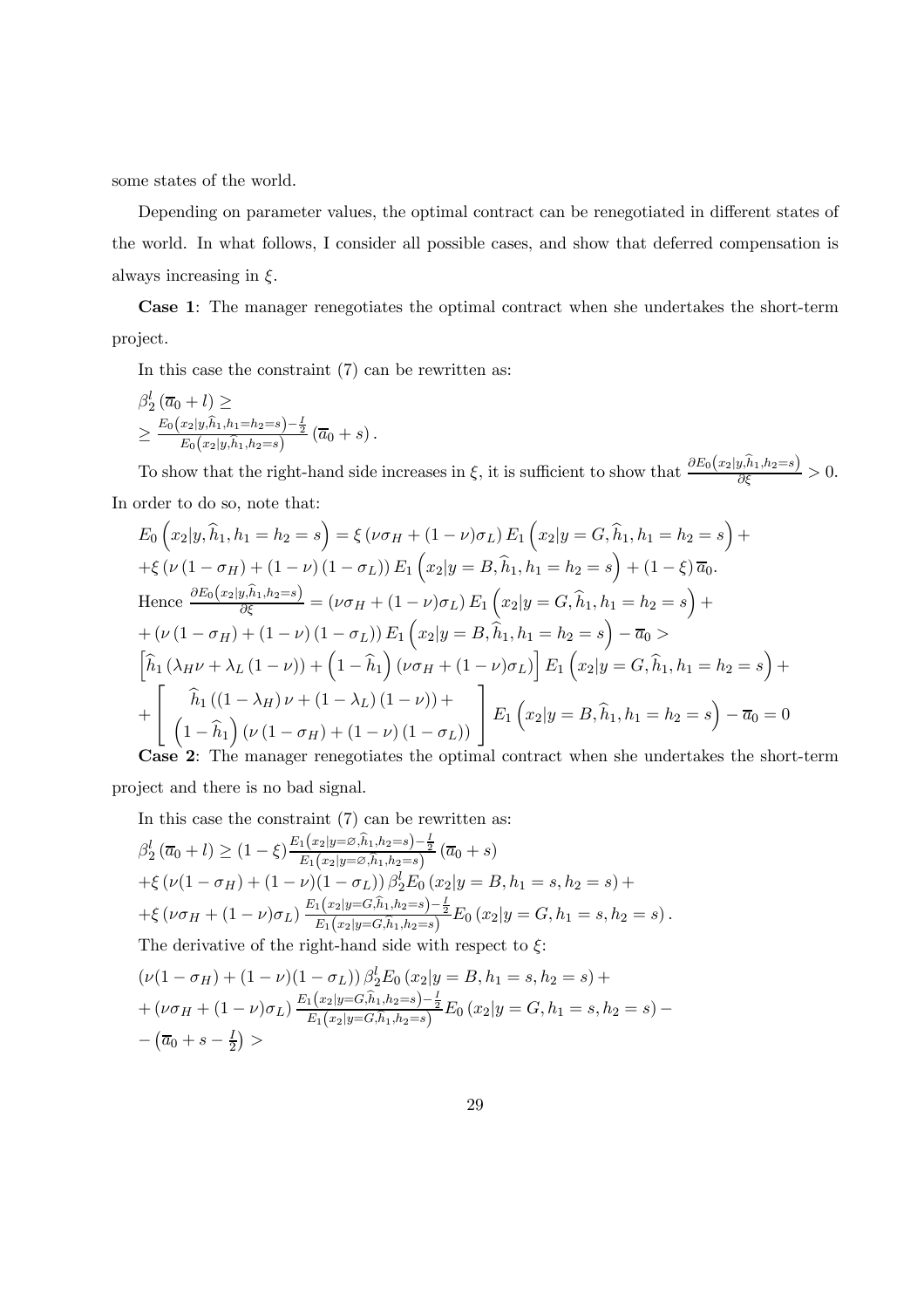$$
(\nu(1 - \sigma_H) + (1 - \nu)(1 - \sigma_L)) (E_0 (x_2 | y = B, h_1 = s, h_2 = s) - \frac{I}{2}) +
$$
  
+ 
$$
(\nu \sigma_H + (1 - \nu) \sigma_L) (E_0 (x_2 | y = G, h_1 = s, h_2 = s) - \frac{I}{2})
$$
  
- 
$$
(\overline{a}_0 + s - \frac{I}{2}) = 0
$$

Case 3: The manager renegotiates the optimal contract when she undertakes the short-term project and there is a good signal.

In this case the constraint (7) can be rewritten as:

$$
\beta_2^l (\overline{a}_0 + l) \ge
$$
\n
$$
(1 - \xi ((\nu \sigma_H + (1 - \nu) \sigma_L)) (\beta_2^l E_0 (x_2 | y \neq G, h_1 = s, h_2 = s)) +
$$
\n
$$
+ \xi (\nu \sigma_H + (1 - \nu) \sigma_L) \frac{E_1(x_2 | y = G, \hat{h}_1, h_2 = s) - \frac{1}{2}}{E_1(x_2 | y = G, \hat{h}_1, h_2 = s)} E_1 (x_2 | y = G, h_1 = s, h_2 = s)
$$
\nThe right-hand side is clearly increasing in  $\xi$ .

Case 4: The manager always renegotiates after a good signal.

In this case the constraint (7) can be rewritten as:

$$
(1 - \xi (\nu \lambda_H + (1 - \nu) \lambda_L)) \beta_2^l E_0 (x_2 | y \neq G, h_1 = l, h_2 = l) +
$$
  
+
$$
+ \xi (\nu \lambda_H + (1 - \nu) \lambda_L) \left( \frac{E_1(x_2 | y = G, \hat{h}_1, h_2 = s) - \frac{I}{2}}{E_1(x_2 | y = G, \hat{h}_1, h_2 = s)} E_1 (x_2 | y = G, h_1 = s, h_2 = s) \right) \ge
$$
  

$$
(1 - \xi (\nu \sigma_H + (1 - \nu) \sigma_L)) \beta_2^l E_0 (x_2 | y \neq G, h_1 = s, h_2 = s) +
$$
  
+
$$
+ \xi (\nu \sigma_H + (1 - \nu) \sigma_L) \frac{E_1(x_2 | y = G, \hat{h}_1, h_2 = s) - \frac{I}{2}}{E_1(x_2 | y = G, \hat{h}_1, h_2 = s)} E_1 (x_2 | y = G, h_1 = s, h_2 = s),
$$

which can be rewritten as:

$$
\beta_2^l (E_0 (x_2 | y \neq G, h_1 = l, h_2 = l) - E_0 (x_2 | y \neq G, h_1 = s, h_2 = s)) +
$$
  
+ $\xi (\nu \lambda_H + (1 - \nu) \lambda_L)$ 
$$
\begin{pmatrix} \frac{E_1(x_2 | y = G, \hat{h}_1, h_2 = s) - \frac{1}{2}}{E_1(x_2 | y = G, \hat{h}_1, h_2 = s)} E_1 (x_2 | y = G, h_1 = s, h_2 = s) -
$$
  
- $\beta_2^l E_0 (x_2 | y \neq G, h_1 = l, h_2 = l)$   
 $\geq \xi (\nu \sigma_H + (1 - \nu) \sigma_L)$ 
$$
\begin{pmatrix} \frac{E_1(x_2 | y = G, \hat{h}_1, h_2 = s) - \frac{1}{2}}{E_1(x_2 | y = G, \hat{h}_1, h_2 = s)} E_1 (x_2 | y = G, h_1 = s, h_2 = s) -
$$
  
- $\beta_2^l E_0 (x_2 | y \neq G, h_1 = s, h_2 = s)$ 

where

where  
\n
$$
(\nu \lambda_H + (1 - \nu) \lambda_L) \begin{pmatrix} \frac{E_1(x_2|y = G, \hat{h}_1, h_2 = s) - \frac{I}{2}}{E_1(x_2|y = G, \hat{h}_1, h_2 = s)} E_1(x_2|y = G, h_1 = s, h_2 = s) - \\ -\beta_L^l E_0(x_2|y \neq G, h_1 = l, h_2 = l) \end{pmatrix} \n
$$
< (\nu \sigma_H + (1 - \nu) \sigma_L) \begin{pmatrix} \frac{E_1(x_2|y = G, \hat{h}_1, h_2 = s) - \frac{I}{2}}{E_1(x_2|y = G, \hat{h}_1, h_2 = s)} E_1(x_2|y = G, h_1 = s, h_2 = s) - \\ -\beta_L^l E_0(x_2|y \neq G, h_1 = s, h_2 = s) \end{pmatrix}.
$$
\nHence the constraint becomes more binding as  $\xi$  increases.
$$

Hence the constraint becomes more binding as  $\xi$  increases.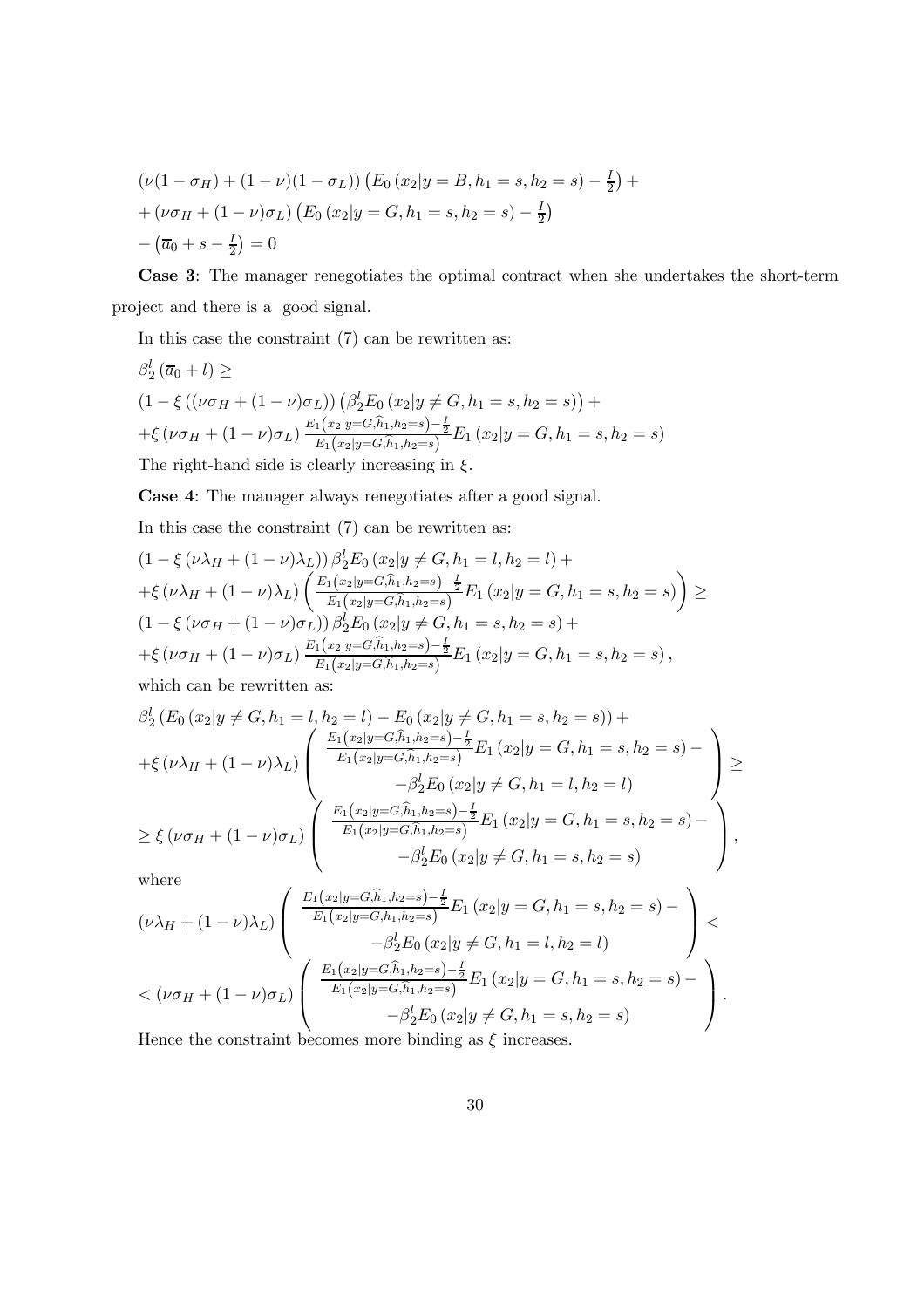Case 5: The manager always renegotiates if she has undertaken a short-run project, but renegotiates only after a good signal if she has undertaken a long-run project.

In this case the constraint (7) can be written as:

$$
(1 - \xi (\nu \lambda_H + (1 - \nu) \lambda_L)) \beta_2^l E_0 (x_2 | y \neq G, h_1 = l, h_2 = l) +
$$
  
+
$$
\xi (\nu \lambda_H + (1 - \nu) \lambda_L) \frac{E_1(x_2 | y = G, \hat{h}_1, h_2 = s) - \frac{l}{2}}{E_1(x_2 | y = G, \hat{h}_1, h_2 = s)} E_1 (x_2 | y = G, h_1 = s, h_2 = s) \ge
$$
  

$$
\geq \frac{E_0(x_2 | y, \hat{h}_1, h_2 = s) - \frac{l}{2}}{E_0(x_2 | y, \hat{h}_1, h_2 = s)} (\overline{a}_0 + s) X =
$$
  
= 
$$
(1 - \xi (\nu \sigma_H + (1 - \nu) \sigma_L)) \frac{E_0(x_2 | y \neq G, \hat{h}_1, h_2 = s) - \frac{l}{2}}{E_0(x_2 | y \neq G, \hat{h}_1, h_2 = s)} E_0 (x_2 | y \neq G, h_1 = s, h_2 = s) +
$$
  
+
$$
\xi (\nu \sigma_H + (1 - \nu) \sigma_L) \frac{E_1(x_2 | y = G, \hat{h}_1, h_2 = s) - \frac{l}{2}}{E_1(x_2 | y = G, \hat{h}_1, h_2 = s)} E_1 (x_2 | y = G, h_1 = s, h_2 = s)
$$

For given  $\beta_2^l$  that satisfies the constraint with the equality, an increase in  $\xi$  increases the righthand side fasterthan the left hand side.

Case 6: The manager renegotiates only after a good signal if she has undertaken a long-run project, but also after no signal if she has undertaken a short-run project.

In this case the constraint (7) can be written as:

$$
(1 - \xi (\nu \lambda_H + (1 - \nu) \lambda_L)) \beta_2^l E_0 (x_2 | y \neq G, h_1 = l, h_2 = l) +
$$
  
+
$$
\xi (\nu \lambda_H + (1 - \nu) \lambda_L) \left( \frac{E_1(x_2 | y = G, \hat{h}_1, h_2 = s) - \frac{I}{2}}{E_1(x_2 | y = G, \hat{h}_1, h_2 = s)} E_1 (x_2 | y = G, h_1 = s, h_2 = s) \right) \ge
$$
  

$$
(1 - \xi) (\overline{a}_0 + s - \frac{I}{2}) +
$$
  
+
$$
\xi (\nu (1 - \sigma_H) + (1 - \nu) (1 - \sigma_L)) \beta_2^l E_0 (x_2 | y = B, h_1 = s, h_2 = s) +
$$
  
+
$$
\xi (\nu \sigma_H + (1 - \nu) \sigma_L) \frac{E_1(x_2 | y = G, \hat{h}_1, h_2 = s) - \frac{I}{2}}{E_1(x_2 | y = G, \hat{h}_1, h_2 = s)} E_0 (x_2 | y = G, h_1 = s, h_2 = s).
$$

The derivative of the right hand side with respect to  $\xi$  is now larger than in case 5, while the left hand side is the same as in case 5. Hence case 5 implies case 6.

Case 7: The manager always renegotiates with the exception of the case in which she has undertaken a long-run project and there is a bad signal.

In this case the constraint (7) can be written as:

$$
(1 - \xi (\nu(1 - \lambda_H) + (1 - \nu)(1 - \lambda_L))) \left( \frac{E_1(x_2|y \neq B, \hat{h}_1, h_2 = s) - \frac{1}{2}}{E_1(x_2|y \neq B, \hat{h}_1, h_2 = s)} E_1(x_2|y \neq B, h_1 = s, h_2 = s) \right) +
$$
  
+
$$
\xi (\nu(1 - \lambda_H) + (1 - \nu)(1 - \lambda_L)) \beta_2^l E_0(x_2|y = B, h_1 = l, h_2 = l) \ge
$$
  

$$
\ge \frac{E_0(x_2|y, \hat{h}_1, h_2 = s) - \frac{1}{2}}{E_0(x_2|y, \hat{h}_1, h_2 = s)} (\overline{a}_0 + s)
$$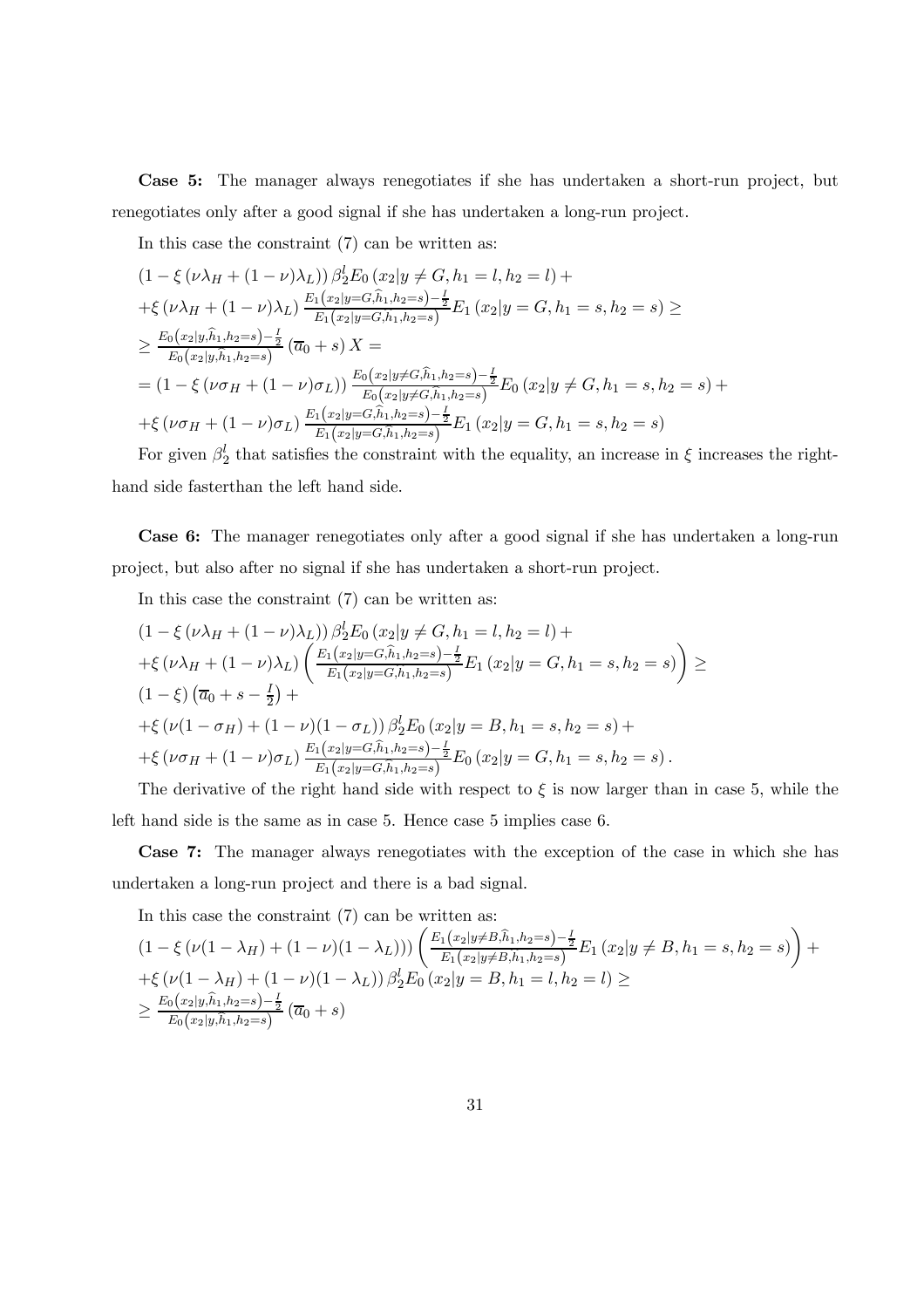An increase in  $\xi$  increases the right-hand side (as has been proved in case 1), but decreases the left hand side. This proves that the constraint becomes more binding as  $\xi$  increases.

## H Proof of Proposition 4

Consider the case in which a CEO who has undertaken a short-term project always renegotiates the contract and leaves. In this case, the firm expects a payoff of 0 with probability  $1 - \phi$ . With probability  $\phi$ , the firm has a rent in the second period that can transfer to the manager at  $t = 0$ . Hence the firm always break even and the contract is feasable.

A CEO who has undertaken a short-term contract always renegotiates the contract and leaves only in case 1 of Proposition 3. Hence from the incentive compatibility constraint:  $\beta_2^l = \frac{E_0(x_2|y,\hat{h}_1,h_2=s) - \frac{1}{2}}{E_0(x_2|y,\hat{h}_1,h_2=s)}$  $\frac{(\overline{a}_0+s)}{(\overline{a}_0+l)}$ . The manager does not actually have an incentive to renegotiate if, as stated in Proposition 3,  $E_0(x_2|y,\hat{h}_1,h_2=s)-\frac{I}{2}$ <br> $E_0(x_2|y,\hat{h}_1,h_2=s)$  $\frac{(\overline{a}_0+s)}{(\overline{a}_0+l)} \leq \frac{E_1(x_2|y=B,\hat{h}_1,h_2=s)-\frac{1}{2}}{E_1(x_2|y=B,\hat{h}_1,h_2=s)},$  where the right-hand side is the share of the output that the manager receives if she switches company after a bad signal (the lowest possible  $\beta_2^{s'}$ ).

From the point of view of the CEO the contract is preferable to a short-term contract because the long-term contract allows the CEO to have a compensation which is at least as large as the short-term contract in the second period. Additionally, since the long-term contract produces an expected rent for the firm in the second period the CEO compensation in the first period can increase above the one of the short-term contract.

If the previous condition is not satisfied, in some states of the world, the CEO does not renegotiates the long-term contract when she has undertaken the short-term project. In this case, with probability  $1 - \phi$ , the CEO is left a rent in the second period and the firm expects a loss. For  $\phi$ small, this implies that the firm expected loss in the second period may be larger than the expected gain from a long-term project. Hence the manager compensation in the first period has to decrease below the level of the short-term contract. In this case, since the manager is impatient  $(\delta \leq 1)$ , the long-term contract is not optimal. It may also be not feasable if the  $\beta_2^l$  satisfying the incentivecompatibility constraint does not satisfy the investors' participation constraint even when the first period compensation is zero (a non feasable contract is clearly not optimal while the contrary is not necessarily true).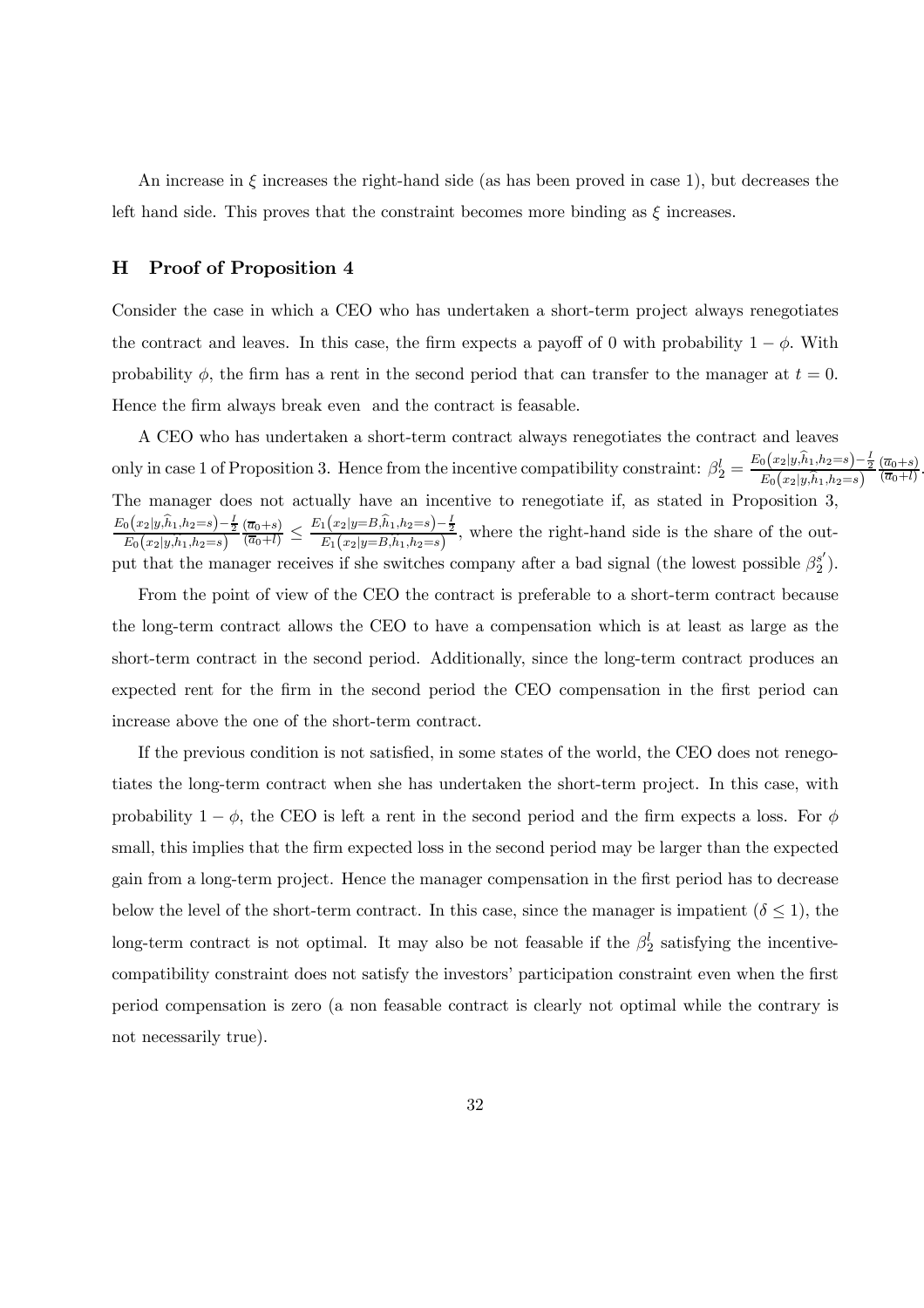The long-term contract is also optimal if the discounted increase in second period compensation is larger than the eventual decrease in the first period compensation. A necessary and sufficient condition for this to happen is the following:

$$
\delta\phi(l-s) X > pX - \frac{I}{2} - (pX - \frac{I}{2} + (1 - \beta_2^l) (\phi(l+\overline{a}_0) + (1 - \phi) (s+\overline{a}_0)) X).
$$

The previous inequality requires that the expected increase in the second period utility allowed by the long-term contract is larger than the decrease in second period compensation. This condition is always satisfied if  $\beta_2^l \leq 1$ .

## I Proof of Proposition 5

First note that it makes sense to grant non restricted rights to second period output (instead of increasing the first period compensation) only if these help to relax the incentive-compatibility constraint. This is the case if the manager keeps the unrestricted rights to second period output when she has undertaken a long-term project. In turn, the manager has an incentive to do so if she does not find it optimal to sell the rights to the second period output and renegotiate the compensation for the second period. This implies that the following constraint must be satisfied at  $t = 1$  for any realization of the signal y:

$$
\left(\beta_2^{1l} + \beta_2^{2l}\right) E_1\left(x_2|y, h_1 = h_2 = l\right) \ge \frac{E_1(x_2|y, \hat{h}_1, h_2 = s) - \frac{1}{2}}{E_1(x_2|y, \hat{h}_1, h_2 = s)} E_1\left(x_2|y, h_1 = h_2 = s\right) + \beta_2^{1l} E_1\left(x_2|y, \hat{h}_1, h_2\right) \left(1 + \delta\right).
$$

This constraint is more stringent when  $y = G$ . This implies that I can consider only one constraint.

Solving for the optimal contract implies to find  $\beta_1^{1l}, \beta_2^{1l}, \beta_2^{2l}$  which maximize the expected utility:  $E_0(U) = \beta_1^l E_0(X_1) + \phi(\beta_2^{1l} + \beta_2^{2l}) \frac{E_0(X_2|y, h_1 = h_2 = l)}{1+\delta} + (1-\phi)\beta_2^{1l} E_0(X_2) + (1-\phi)\beta_2^{2l} \frac{E_0(X_2|y, h_1 = h_2 = s)}{1+\delta} +$  $+\frac{E_0\left(R\left(\beta_2^{1l},\beta_2^{2l}\right)\right)}{1+\delta}$  $_{1+\delta}$ 

under the previous constraint and the participation and incentive-compatibility constraints which are respectively:

$$
(1 - \beta_1^l) E_0(X_1) + (1 - \beta_2^{1l} - \beta_2^{2l}) E_0(X_2) - E_0 \left( R \left( \beta_2^{1l}, \beta_2^{2l} \right) \right) = 0
$$
  
\n
$$
(\beta_2^{1l} + \beta_2^{2l}) E_0(X_2 | y, h_1 = h_2 = l) + E_0 \left( R \left( \beta_2^{1l}, \beta_2^{2l} \right) | h_1 = l \right) >
$$
  
\n
$$
\beta_2^{1l} E_0(X_2) (1 + \delta) + \beta_2^{2l} E_0(X_2 | y, h_1 = h_2 = s) + E_0 \left( R \left( \beta_2^{1l}, \beta_2^{2l} \right) | h_1 = s \right).
$$

The first order conditions of the previous program with respect to  $\beta_2^{1l}$  and  $\beta_2^{2l}$  are respectively: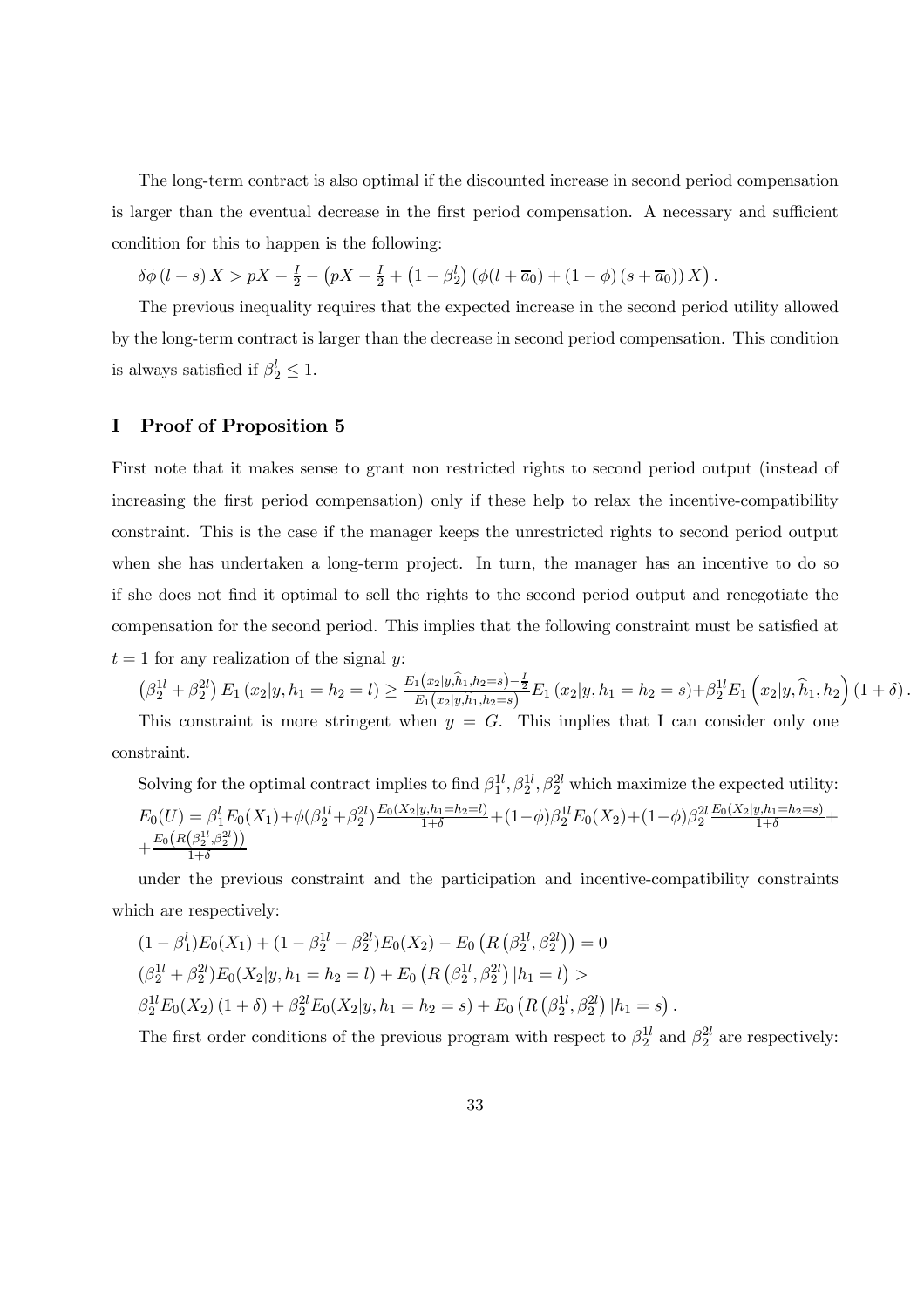$$
\phi \frac{E_0(X_2|y, h_1=h_2=l)}{1+\delta} + (1-\phi)E_0(X_2) + \frac{1}{1+\delta}\phi \frac{\partial E_0(R(\beta_2^{1l}, \beta_2^{2l})|h_1=l)}{\partial \beta_2^{1l}} - \lambda^{PC} \left[ E_0(X_2) - \frac{1}{1+\delta}\phi \frac{\partial E_0(R(\beta_2^{1l}, \beta_2^{2l})|h_1=l)}{\partial \beta_2^{1l}} \right] + \lambda^{IC} \left[ \frac{E_0(X_2|y, h_1=h_2=l)}{1+\delta} + \frac{1}{1+\delta} \frac{\partial E_0(R(\beta_2^{1l}, \beta_2^{2l})|h_1=l)}{\partial \beta_2^{1l}} - E_0(X_2) \right] + \lambda^{III} \left[ E_1(x_2|y, h_1=h_2=l) - E_1(x_2|y)(1+\delta) \right] \ge 0
$$

$$
\phi \frac{E_0(X_2|y, h_1=h_2=l)}{1+\delta} + (1-\phi) \frac{E_0(X_2|y, h_1=h_2=s)}{1+\delta} + \frac{1}{1+\delta} \left[ \phi \frac{\partial E_0(R(\beta_2^{1l}, \beta_2^{2l})|h_1=l)}{\partial \beta_2^{2l}} + (1-\phi) \frac{\partial E_0(R(\beta_2^{1l}, \beta_2^{2l})|h_1=s)}{\partial \beta_2^{2l}} \right] - \lambda^{PC} \left[ E_0(X_2) - \frac{1}{1+\delta} \frac{\partial E_0(R(\beta_2^{1l}, \beta_2^{2l}))}{\partial \beta_2^{1l}} \right] + \lambda^{IC} \frac{1}{1+\delta} \left[ E_0(X_2|y, h_1=h_2=l) + \frac{\partial E_0(R(\beta_2^{1l}, \beta_2^{2l})|h_1=l)}{\partial \beta_2^{2l}} - E_0(X_2|y, h_1=h_2=s) - \frac{\partial E_0(R(\beta_2^{1l}, \beta_2^{2l})|h_1=s)}{\partial \beta_2^{2l}} \right] + \lambda^{III} E_1(x_2|y, h_1=h_2=l) \ge 0
$$

It is optimal to set 
$$
\beta_2^{1l} > 0
$$
 if the first first order condition is larger than the second:  
\n
$$
(1 - \phi) \left[ E_0(X_2) - \frac{E_0(X_2|y, h_1 = h_2 = s)}{1 + \delta} \right] - \frac{(1 - \phi)}{1 + \delta} \left( 1 + \lambda^{PC} \right) \frac{\partial E_0(R(\beta_2^{1l}, \beta_2^{2l})|h_1 = s)}{\partial \beta_2^{2l}} - \frac{\lambda^{IC}}{E_0(X_2) - \frac{E_0(X_2|y, h_1 = h_2 = s)}{1 + \delta} - \frac{1}{1 + \delta} \frac{\partial E_0(R(\beta_2^{1l}, \beta_2^{2l})|h_1 = s)}{\partial \beta_2^{2l}} - \lambda^{III} \left[ E_1(x_2|y) (1 + \delta) \right] \ge 0
$$

The proportion of unresticted rights to second period output is determined in a straigthforward way if the (new) constraint is binding as  $\beta_2^{1l}$  and  $\beta_2^{2l}$  are determined solving the system of the new constraint and the incentive compatibility constraint. It implies that as growth opportunities are perceived to improve the optimal share of unrestricted rights to second period output decreases (because  $E_1(x_2|y)$  increases, while the incentive compatibility constraint is not affected by  $\phi$ ).

Now consider the case in which the new constraint is not binding. In this case,  $\lambda^{III} = 0$ . Since  $\frac{\partial E_0(R(\beta_2^{1l}, \beta_2^{2l})|h_1=s)}{a\beta_2^{2l}}$  $\frac{\partial^2 S}{\partial \beta_2^{2l}}$  = 0, the previous inequality is always satisfied if  $(1 - \phi) \ge \lambda^{IC}$ . With some tedious algebra, it is possible to prove that  $\lambda^{IC}$  increases as managers become more impatient  $(\delta \uparrow)$ . In fact, the utility from second period compensation decreases and it becomes more costly to compensate the manager with unrestrcited shares which require a larger compensation than restricted rights to second period output in the second period to satisfy the incentive compatibility constraint. It follows that the previous inequality is more likely to be satisfied if  $\delta$  and  $\phi$  are relatively small.